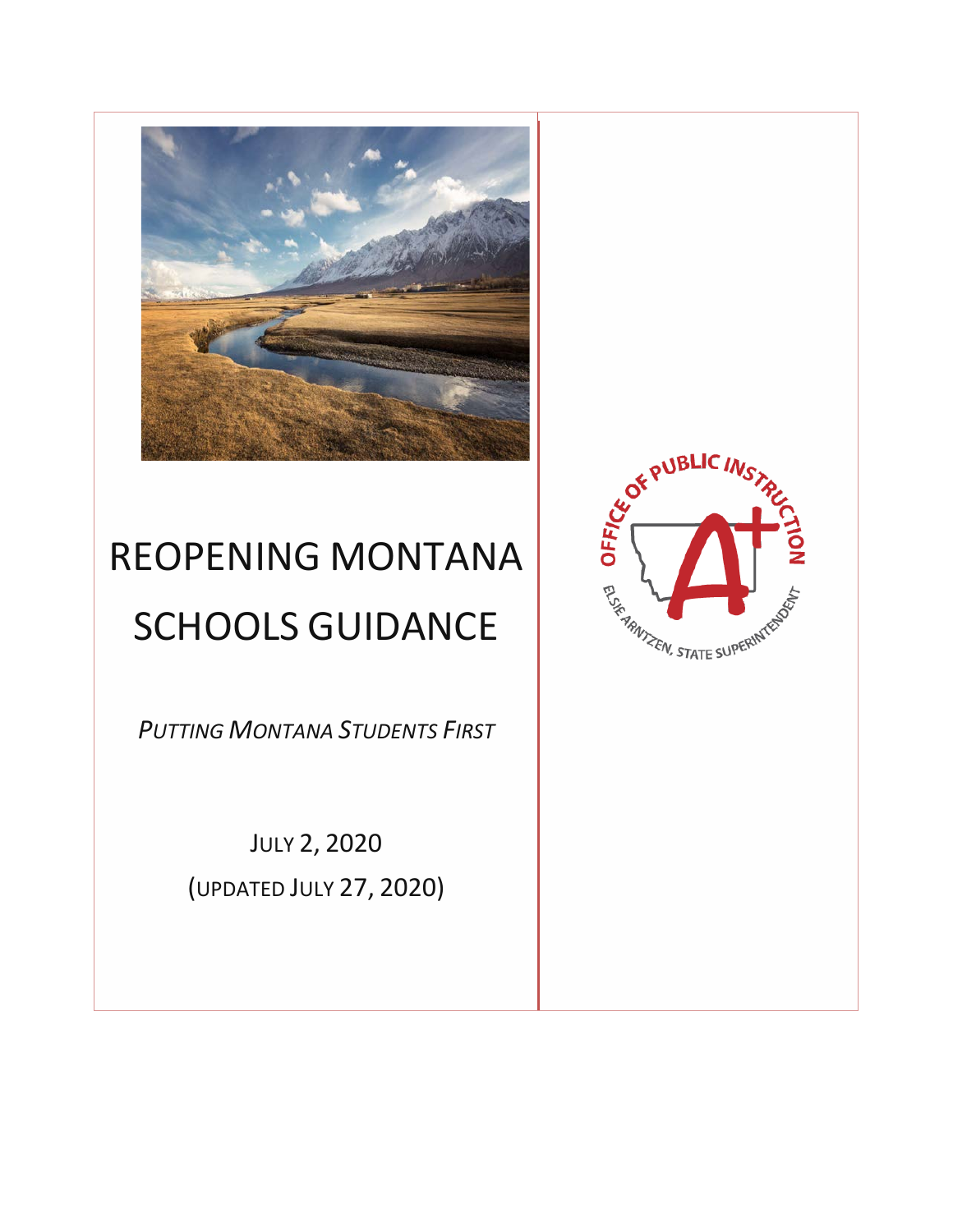Elsie Arntzen, Superintendent PO Box 202501 Helena, MT 59620-2501 406.444.5643 In-State Toll-free: 1.888.231.9393 TTY Users: 406.444.0235 opi.mt.gov

OFFICE OF PUBLIC INSTRUCTION **STATE OF MONTANA** 





July 2, 2020

Dear Montana students, families, and educators,

Thank you for going above and beyond to successfully complete this school year in the face of extraordinary circumstances. I am proud and inspired by your leadership. COVID-19 showed that no matter the challenges that our schools face, communities will step up to ensure students continue to receive the excellent education that they deserve while keeping safety at the forefront.

As your Superintendent of Public Instruction, I committed to bringing together diverse task forces to create high-quality guidance and resources for reopening Montana schools this fall. I am pleased to be able to share this guidance document and I want to thank the students, parents, educators, health officials, Office of Public Instruction (OPI) specialists, and other dedicated individuals who came together to create it.

In this document, you will find various scenarios under which education might be operating this coming school year. It includes guidance and resources in the areas of:

- Safe physical environments.
- Academic programming.
- Social-emotional support.
- Flexibilities within state rules and statute.
- School nutrition.
- Special education.
- A variety of other issues related to education.

The OPI will continue to update this document based on your feedback and the evolving health situation in our state. While there is much uncertainty with what the coming school year will look like, we must all work together to put Montana students first.

Please continue to visit the OPI's "Reopening Montana Schools[" webpage](http://opi.mt.gov/Re-opening-Schools) for the latest information.

Sincerely,

**Elsie Arntzen Montana Superintendent of Public Instruction**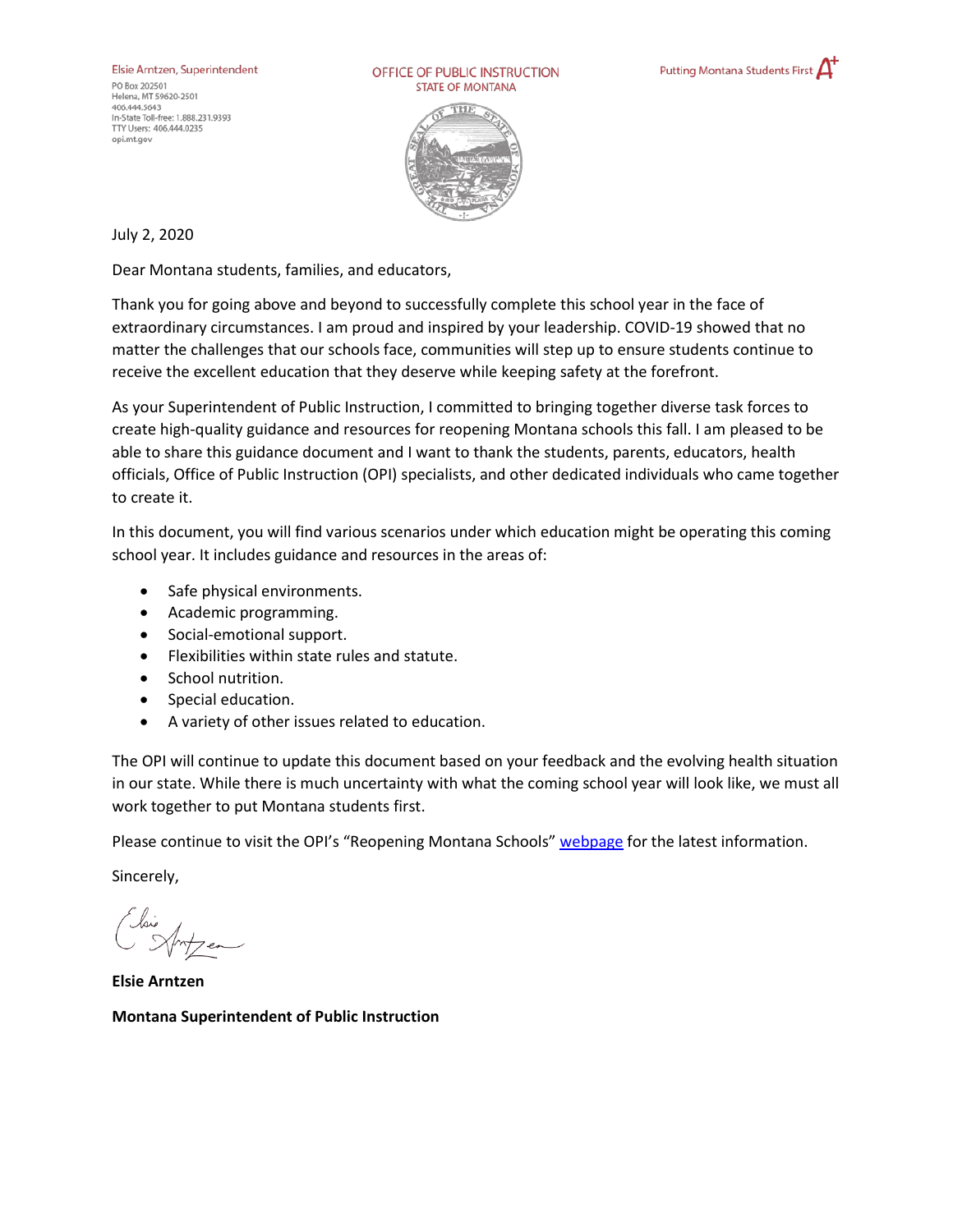

| Scenario 3: A mixed model of traditional and remote learning with an increased number of students in       |  |
|------------------------------------------------------------------------------------------------------------|--|
|                                                                                                            |  |
|                                                                                                            |  |
|                                                                                                            |  |
| Scenario 4: Near full capacity of attendance and operations in a traditional setting, with remote learning |  |
|                                                                                                            |  |
|                                                                                                            |  |
|                                                                                                            |  |
|                                                                                                            |  |
|                                                                                                            |  |
|                                                                                                            |  |
|                                                                                                            |  |
|                                                                                                            |  |
|                                                                                                            |  |
| Appendix A: Governor Bullock's Guidance on Reopening Montana's Schools: April 22, 2020 33                  |  |
|                                                                                                            |  |
|                                                                                                            |  |
| Appendix D: Montana Public Education Center (MT-PEC) Guidance for School Reopening  36                     |  |
|                                                                                                            |  |
|                                                                                                            |  |
|                                                                                                            |  |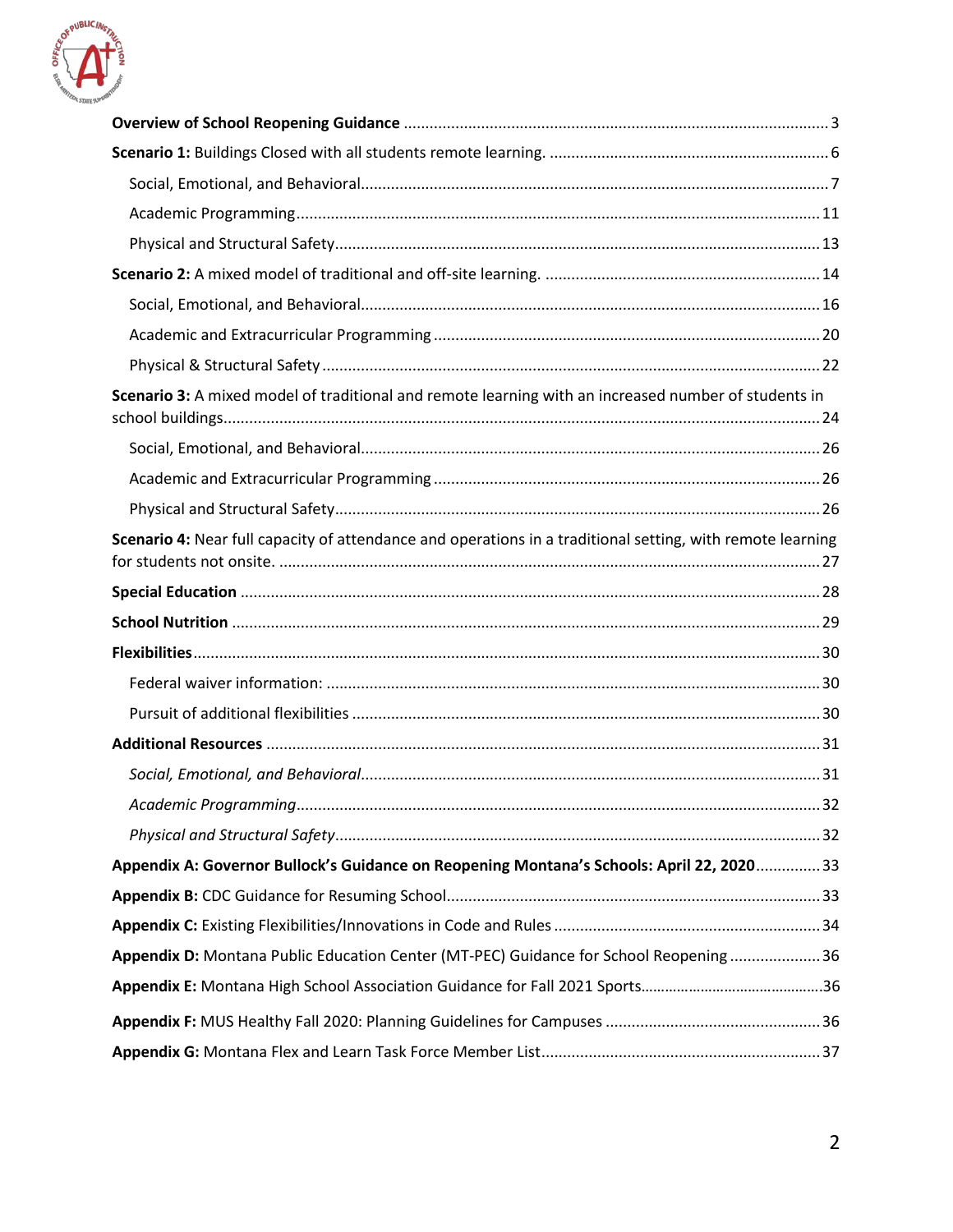

### <span id="page-3-0"></span>**Overview of School Reopening Guidance**

Superintendent of Public Instruction Elsie Arntzen launched the Montana Flex 2020 and Montana Learn 2020 Task Forces (see [Appendix F](#page-37-0) for a list of task force members) to assist in developing K-12 public schools reopening guidelines for the 2020-2021 school year. Superintendent Arntzen has consistently shared that the new normal in Montana's K-12 schools will look different because of COVID-19. She has begun organizing the internal and external flexibilities the OPI and schools will need to serve students in this new environment.

In May and June 2020, the Task Forces were charged with drafting school re-opening guidance that is reflective of safety factors, family needs, student learning, and teacher professional development. The guidance is intended to reflect the flexibility necessary for local control and decision-making, while providing a framework of options for local communities.

These task forces, in collaboration with the Montana Office of Public Instruction (OPI)'s *Montana School Safety Advisory Committee*, represented by the Office of Public Instruction Superintendent's Office, OPI-Health Enhancement & Safety Division, Montana Disaster and Emergency Services, Montana School Boards Association (MTSBA), MT Department of Health and Human Services, University of Montana Safe Schools Center, Salish Kootenai College, Montana School Counselor Association, Lewis & Clark Public Health, U.S. Department of Homeland Security, Montana Department of Justice, School Administrators of Montana (SAM), Montana Rural Education Association, Montana Small Schools Alliance, Governor's Office of Community Service, National Center for Health Care Informatics - Praxis Center, Kalispell Police Department, Butte Central, T.E.S.T., Inc., Office of the Commissioner of Higher Education(OCHE), Reflex Protect, and the Region 17 Comprehensive Center at Education Northwest, developed the following guidance.

*\*Disclaimer: Any information appearing in this document regarding COVID-19 is subject to change. This document is a guidance document composed by Montana education stakeholders. The guidance is dynamic and will change and grow as the impact of COVID-19 changes. This document is not a legal document or an exhaustive list of actions that will need to be considered. This document is for general informational purposes only and should not be construed as advice, requirements, or mandate. The information, samples, templates, tips, and techniques provided in this document are intended solely as examples of practices, do not impose, or imply legal or regulatory requirements, and may not apply to all situations based upon circumstances. This document does not substitute for any law, or regulations, Centers for Disease Control and Prevention (CDC) or other public health messages or guidance.*

*Montana is a "local control" state. The best and final public education decisions are made by school district administrations, local school boards, and community stakeholders who know the context and unique needs of their local communities.*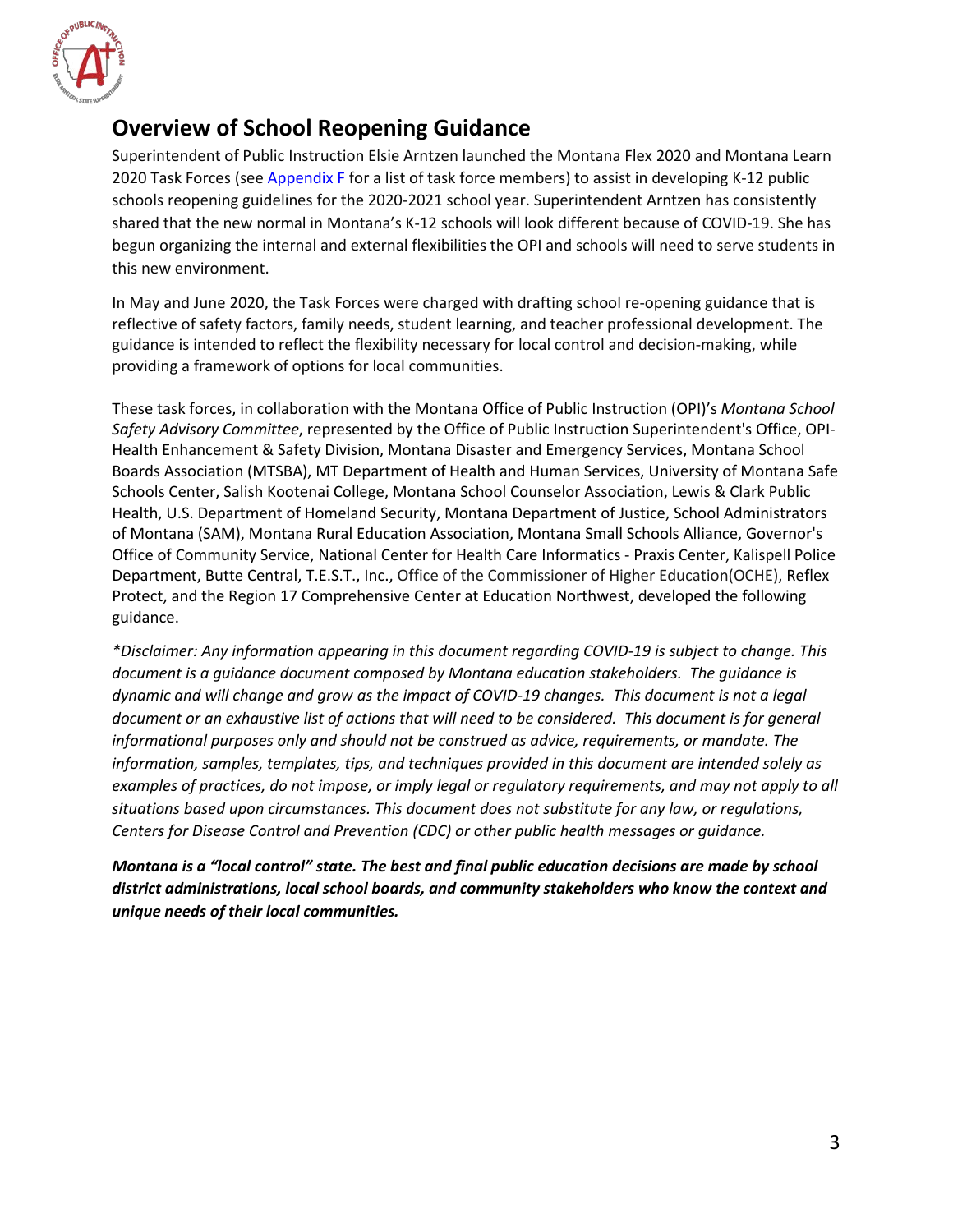

Per the Governor's directives [\(Appendix A\)](#page-33-0), and in coordination with local public health departments who are authorized to announce the process for recovery, the school district working with authority of the local school board may begin the preparations for the reopening of schools. The local health department should also be a partner in ensuring schools are reopened in a healthy and safe manner.

As we approach the beginning of the school year, we encourage school leaders to plan for multiple scenarios and consider the different consequences of each. Concurrently, we want to ensure, regardless of the scenario, when we re-engage with students that schools continue to take safety precautions to ensure the health of their students, staff, and greater community.

It is recommended that you form a reopening planning team including your school's/district's "Emergency Operation Team" (EOP), school leadership, staff, local tribal leaders, and community stakeholders, and assign a lead, at minimum, for the following recovery areas:

#### **a) Social, Emotional, and Behavioral**

#### **b) Academic Programming**

#### **c) Physical & Structural Safety**

Additional planning teams may be needed to address local needs beyond the above three.

As COVID-19 impacts are fluid, we anticipate that multiple scenarios may occur when schools re-open in the fall of 2020 or may occur throughout the school year. Four scenarios are included as guidance examples for you. Following state directives, individual districts in consultation with local health authorities should determine which scenarios best fit their local situations.

- **Scenario 1**: Buildings Closed: All students remote learning.
- **Scenario 2:** A limited number of students present in school building, with remote learning occurring for students who are off-site.
- **Scenario 3:** Increased capacity/number of students in the school building, limiting number of activities to allow for continued physical distancing, and continued remote learning for students who are off-site.
- **Scenario 4:** Near full capacity and full operations, continued vigilance in health and safety best practices, with remote learning for students who are off-site.

Much of the guidance provided under Scenarios 1 and 2 is applicable to Scenarios 3 and 4. You will see overlap, to ensure appropriate gravity is given to individual considerations within each scenario. Additionally, Scenario 2 recommendations include logistical items for schools to consider prior to reopening school buildings after a prolonged closure. **Therefore, we recommend reviewing the document beginning with Scenario 1 and reading through each scenario's guidance.** 

As plans are developed, school leadership should include their local health department, students, families, school boards, community members, local tribal leaders, teachers' unions or other collective bargaining units to ensure all stakeholders are informed of the safety planning and decision-making process. School leaders can start by reviewing the [CDC's Schools Decision Tool-](https://www.cdc.gov/coronavirus/2019-ncov/community/schools-childcare/schools-decision-tool.html) Public Health [Considerations for Reopening Schools During the COVID-19 Pandemic](https://www.cdc.gov/coronavirus/2019-ncov/community/schools-childcare/schools-decision-tool.html) to determine readiness for reopening.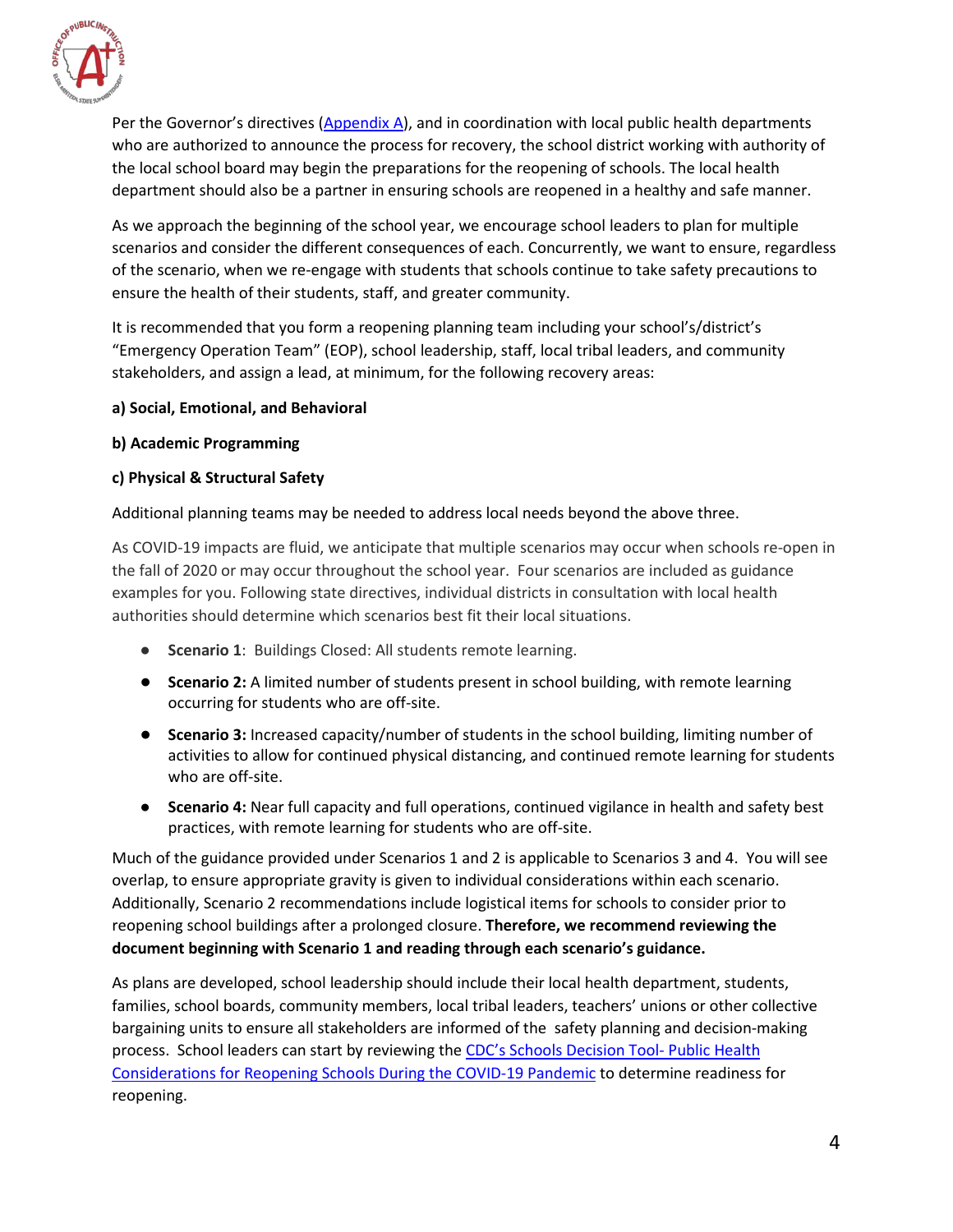

This document will provide guidance for where flexibilities exist within code and statute and could be beneficial as you reopen your schools and navigate potential complexities presented by COVID-19 (See [Appendix C\)](#page-34-0).

You can use the questions below to direct you to guidance specific to the topic for which you are searching.

| <b>Guiding Questions</b>                                                                                                                  | <b>Relevant Guidance</b>                                                                                                                                                                                                                                                                |
|-------------------------------------------------------------------------------------------------------------------------------------------|-----------------------------------------------------------------------------------------------------------------------------------------------------------------------------------------------------------------------------------------------------------------------------------------|
| Will you be providing any remote learning<br>opportunities to students?                                                                   | Utilize guidance for <b>Scenario 1</b> .                                                                                                                                                                                                                                                |
| Do you anticipate a blended learning model with<br>some students on campus at times and other<br>students receiving distance instruction? | If yes, first visit the <b>Academic Programming</b><br>٠<br>guidance in Scenario 1 and then visit the<br><b>Academic Programming guidance for</b><br>Scenario 2.<br>Utilize Social, Emotional, and Behavioral and<br><b>Physical and Structural Recommendations</b><br>from Scenario 2. |
| Are you anticipating an increased need to assess<br>students for purposes of determining current                                          | If yes, visit Scenario 1's guidance on<br>Assessment.                                                                                                                                                                                                                                   |
| levels of proficiency?                                                                                                                    |                                                                                                                                                                                                                                                                                         |
| Is physical distancing still a necessity?                                                                                                 | If yes, first visit Physical and Structural                                                                                                                                                                                                                                             |
|                                                                                                                                           | Recommendations from Scenario 2.                                                                                                                                                                                                                                                        |
| Do you anticipate it necessary for cleaning,                                                                                              | If yes, first visit Physical and Structural                                                                                                                                                                                                                                             |
| sanitation, and hygiene precautions to be more                                                                                            | Recommendations from Scenario 2.                                                                                                                                                                                                                                                        |
| stringent than normal?                                                                                                                    |                                                                                                                                                                                                                                                                                         |
| Are you looking for guidance related to services                                                                                          | Visit the <b>Special Education guidance</b> .                                                                                                                                                                                                                                           |
| for students with disabilities?                                                                                                           |                                                                                                                                                                                                                                                                                         |
| Are you looking for flexibility in the law to better                                                                                      | Visit the identified <b>Flexibilities</b> .<br>$\bullet$                                                                                                                                                                                                                                |
| allow you to provide support for students?                                                                                                |                                                                                                                                                                                                                                                                                         |

In each scenario, schools are encouraged to follow current CDC guidelines (se[e Appendix B\)](#page-33-1) and other safety measures to prevent a re-emergence of COVID-19.

As schools reopen, the district's planning team can monitor the progression within the phases. **In all scenarios,** all staff are encouraged to monitor for re-emergence of COVID-19 symptoms. School administration should remain in constant contact with the local health department for continued updates on community re-emergence indicators. Regardless of the state's current phase status, it is recommended that school leaders review the guidance provided for each scenario to determine which conditions for student learning and safety need to be addressed in their schools. **Student safety and well-being is the number one priority.**

Additional resources related to school re-opening are provided by the Montana University System and the Montana Public Education Center (MT-PEC). Please se[e Appendices](#page-36-0) D and E.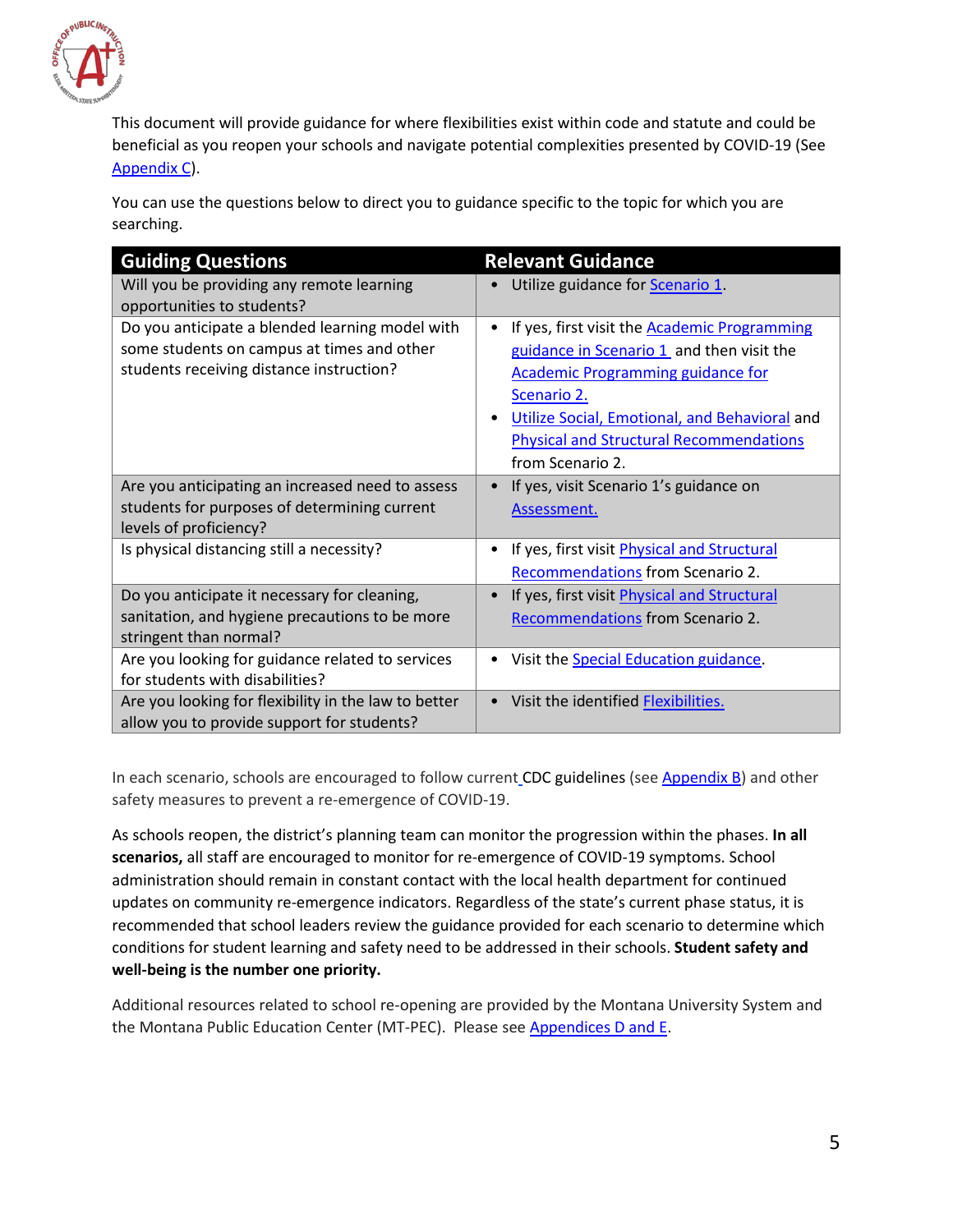

# <span id="page-6-0"></span>**Scenario 1:** Buildings Closed: All students remote learning.

All students remote learning model: This model will only occur if the state of Montana is under a complete stay-at-home order and/or school buildings are closed.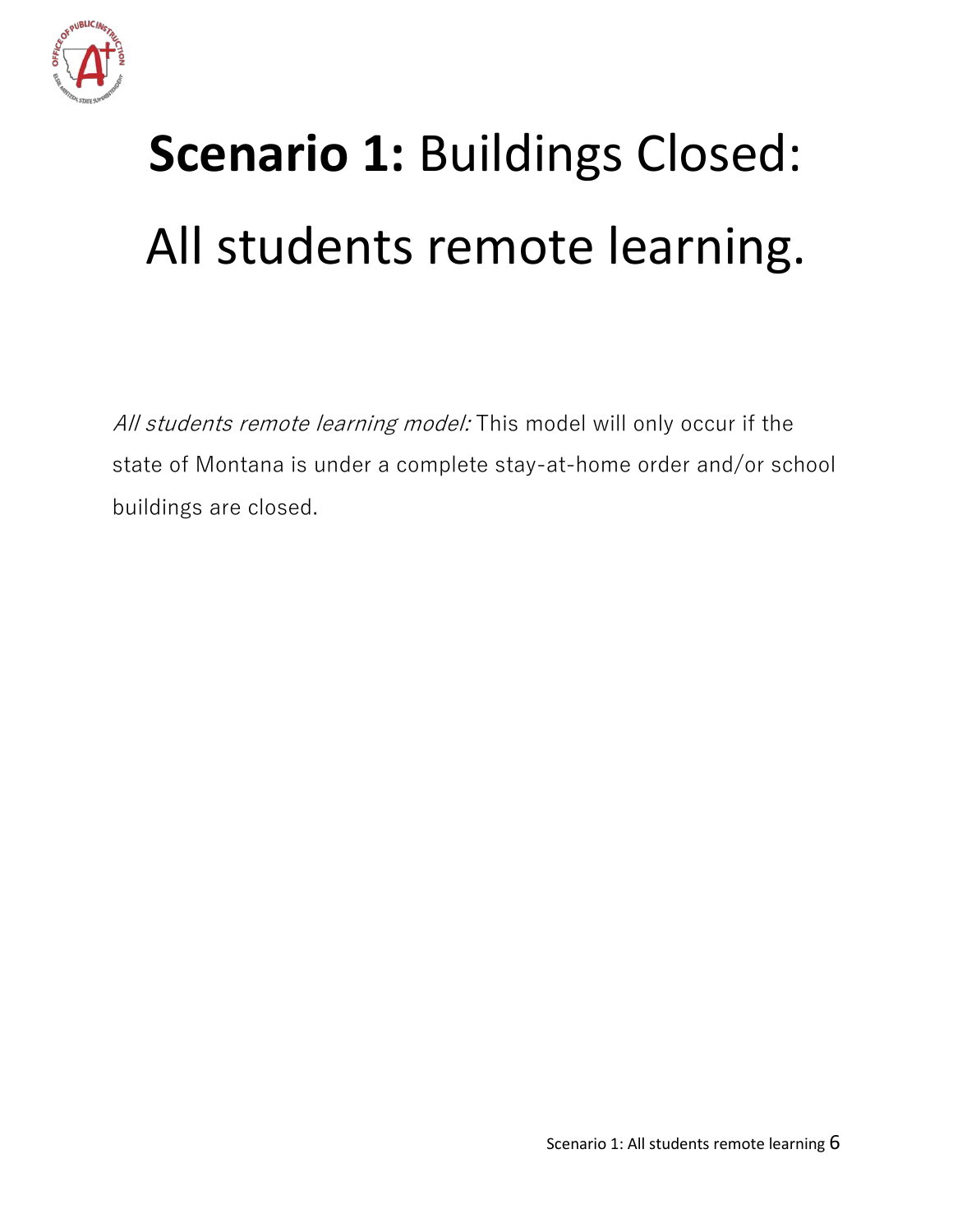

<span id="page-7-0"></span>**Scenario 1**: Buildings Closed: All students remote learning.

# Social, Emotional, and Behavioral

#### **Student, Staff, and Family Considerations**

- $\triangleright$  Create a plan to communicate with and support students.
- $\triangleright$  Identify and provide access to well-being and mental health support for students, families, and all staff.
- $\triangleright$  Notify teachers, staff, students, and parents about support services available.
- $\triangleright$  Access mental health and healthcare providers for support. Activate mental health/student support service team (school counselor, community Mental Health Partners, CSCT) to plan for students and staff, in conjunction with local mental health services staff, including post-traumatic stress syndrome counseling.
- $\triangleright$  Facilitate collaboration with local tribal resources and indigenous support systems.
- $\triangleright$  Facilitate the provision of wrap-around services to all students and families in need.
- $\triangleright$  Ensure that all student groups are receiving equitable services per [Montana's ESSA plan.](http://opi.mt.gov/Portals/182/ESSA/ESSA_Plan_8_27_2019A.pdf?ver=2019-08-27-160009-497)
- $\triangleright$  Establish consistent schedules and routines to ensure stability for students and families. o Provide structured time for students to meet with teachers.
- $\triangleright$  Include students in planning conversations with administration and school boards.
	- o Create focus groups of students to provide input and feedback on school opening plans/processes.
- $\triangleright$  Modify school traditions that promote engagement to continue in a remote format. Examples include assemblies, celebrations, lunch with the principal, etc.
- $\triangleright$  Include families and the community in planning conversations with administration and school boards.
	- o Create focus groups of family and community members to provide input and feedback on school opening plans/processes.
- $\triangleright$  Provide guidance and support to families to support their student's education.
	- o Ensure learning/instructional environments that do not rely on parents to act as the teacher.
- $\triangleright$  Post information on the school district website and on social media for parents regarding helping children cope with tragedies (i.e., "Teaching Children How to Respond to Tragedies" from the National Association of School Psychologists).
- $\triangleright$  Offer Trauma-informed resources.
- $\triangleright$  Implement a social-emotional learning curriculum.
- $\triangleright$  Facilitate opportunities for students to socialize with peers in a safe manner.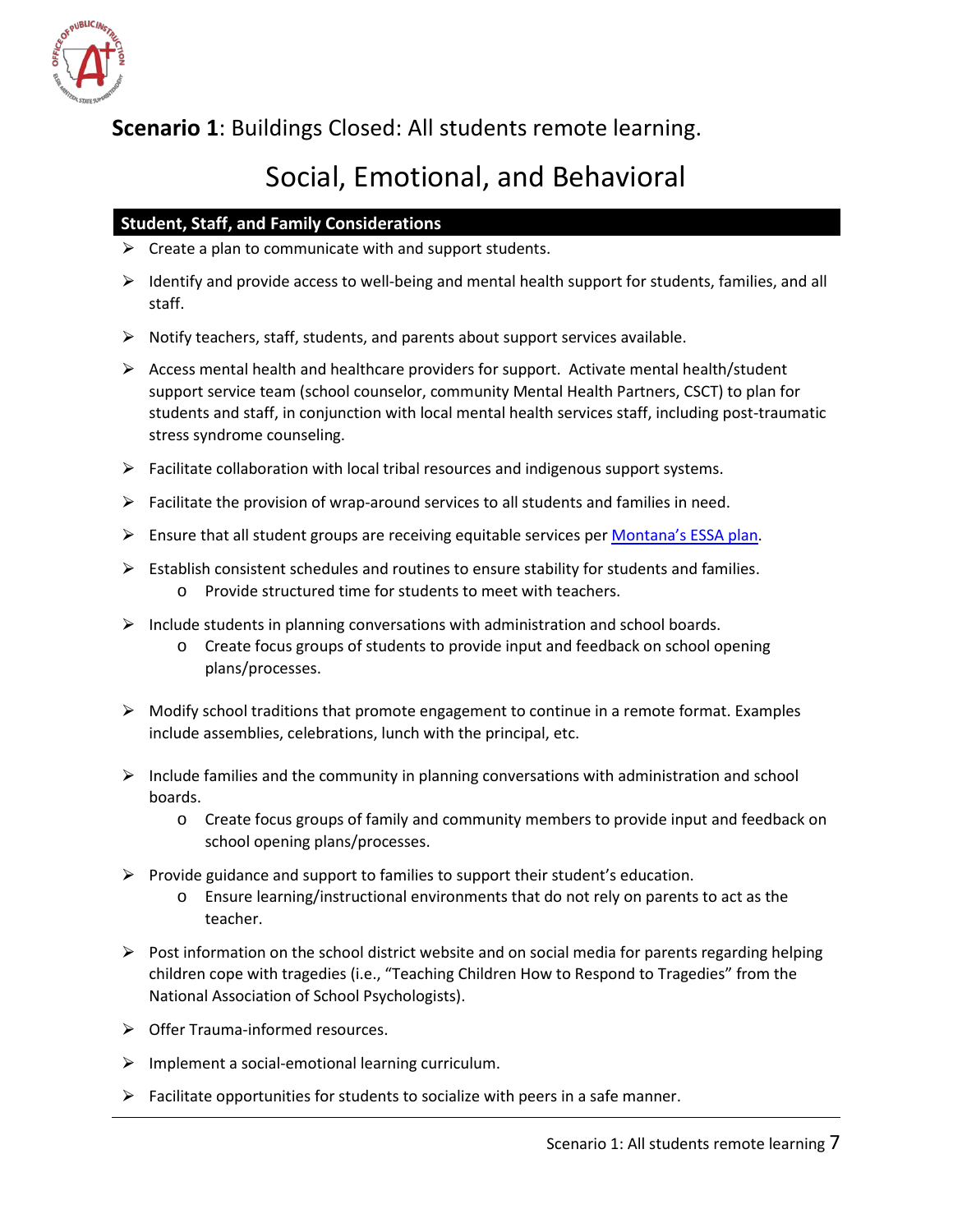

- ⮚ Facilitate student engagement in elective courses.
- $\triangleright$  Align approaches for afterschool programs.
- $\triangleright$  Provide training and resources for classroom teachers on recovering from traumatic events.
- $\triangleright$  A mental health status report, based on guidelines provided by the counselors and the Crisis Management Team, is encouraged to be provided to the EOP and/or school administrator each day. This report can include the mental status of students and staff to determine if additional mental health services are needed.
- $\triangleright$  Provide times for staff to feel supported, voice concerns and/or solutions, and reconnect as a school team. These times could look like scheduled individual and group check-ins, informal gatherings, and/or established all staff discussions. Encourage and model the importance of selfcare practices upon return to school.

#### **Acceptable Use of Technology and Online Ethics**

- $\triangleright$  Update acceptable use plan for the use of district devices and technology.
	- o Including policies/procedures for educators using social media and personal texts/cell phones to communicate with students.
- $\triangleright$  Develop a plan to communicate the acceptable use plan to all students and families.
- $\triangleright$  Ensure student data privacy protections are in place
- $\triangleright$  Require a signed consent of agreement with the policy.
- $\triangleright$  Use current digital citizenship or acceptable use agreements, and include language describing usage of district-issued devices at home.
- $\triangleright$  Create a clear, succinct statement describing safe, successful online learning interactions, including basic digital citizenship.
- $\triangleright$  Develop protocols to recognize and report cyberbullying.
- $\triangleright$  Provide professional development for teachers in online guidelines, including mindfulness about what is in the background of webcams when working from home and using recordings to document one-on-one student interactions, as necessary.

#### **Communication**

- $\triangleright$  Post all information from the district and school levels in a centralized location for all community members to access [\(Example\)](https://www.bsd7.org/cms/One.aspx?portalId=112502&pageId=37017923).
- $\triangleright$  Create a spreadsheet, district-wide, for all codes, etc. to access all learning platforms and programs.
- ⮚ Employ a consistent communication plan and platform (SeeSaw/Google/Slack/cell phone/email) between:
	- o Staff and Families
	- o Staff and Student
	- o Student and Student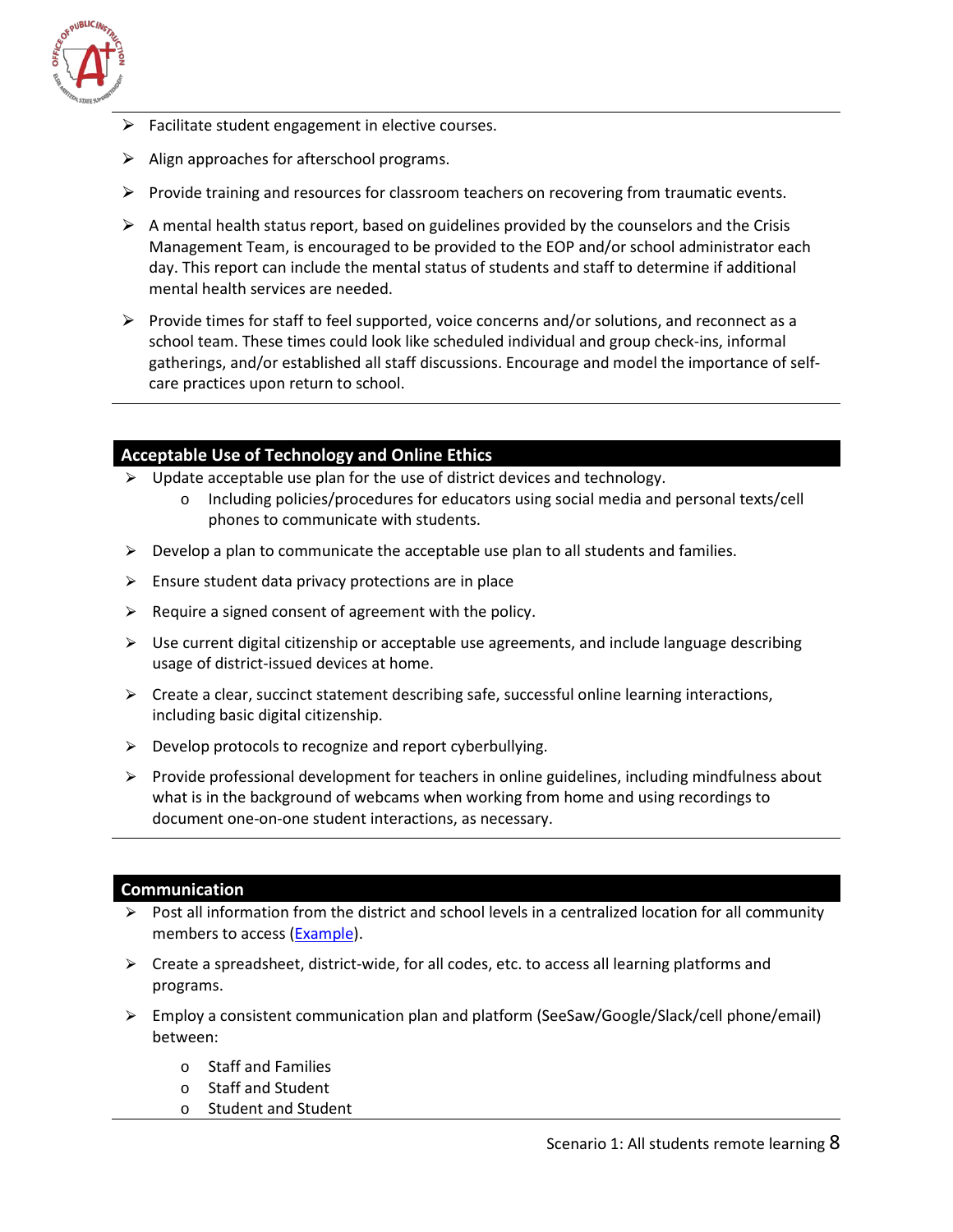

- o Staff and Administration
- o Staff and Staff
- o Administration and Community
- $\triangleright$  Ensure and facilitate use of the communication platform throughout the district.
- $\triangleright$  Document all direct communication and communication attempts with families.
- $\triangleright$  Update all parent contact information.
- $\triangleright$  Develop communication protocol at a classroom, school, district and community level.
	- o Ensure communication is necessary and not excessive. Assign groups of students to one specific educator so all students have one adult in the building that they expect to receive consistent communication from, and facilitate weekly check-ins of students with limited access to technology and/or students with low engagement.
	- o Post weekly [learning plans for each classroom](https://drive.google.com/file/d/1liQBwVijXsMQhaPNDJSBQk4D0RgdYC0F/view) in a centralized location for students and families to access.
	- o When communicating with parents of middle school and high school students via email, include the student email in the communication when appropriate.
- $\triangleright$  Provide guidance to families on the structure of the school day.
- $\triangleright$  Provide consistent opportunities for families to provide feedback to teachers.
- $\triangleright$  Set norms for how students can reach out to teachers, and help empower students to connect with each other, by:
	- o Developing norms for a reasonable time limit for responses to student questions.
	- $\circ$  Allowing for flexibility of schedules of both teachers and families while maintaining appropriate boundaries.
	- $\circ$  Considering setting up an appointment-making program that allows teachers and students time to meet in response to student questions and needs (e.g., standardized electronic calendar platform).
- $\triangleright$  Make sure support staff are briefed and participating in communication attempts and protocol.
- $\triangleright$  Develop a protocol for notifying families when changes to learning plans occur.
- $\triangleright$  Ensure that all Limited English Proficient parents have access to all communication in their [primary language.](https://talkingpts.org/)
- ⮚ Make all materials and communication[s accessible](https://www.w3.org/standards/webdesign/accessibility)**.**

#### **Roles and Responsibilities**

- $\triangleright$  Define teacher role and parent expectations at the beginning of the year through community meetings (virtual or face-to-face back-to-school night or printed/electronic communication).
- $\triangleright$  Provide opportunities for parents to download apps and to attend training on necessary technology tools at the start of the school year.
- $\triangleright$  Each student should have a designated contact person, particularly for students receiving Individual Education Plan (IEP), English Learner (EL), and 504 services.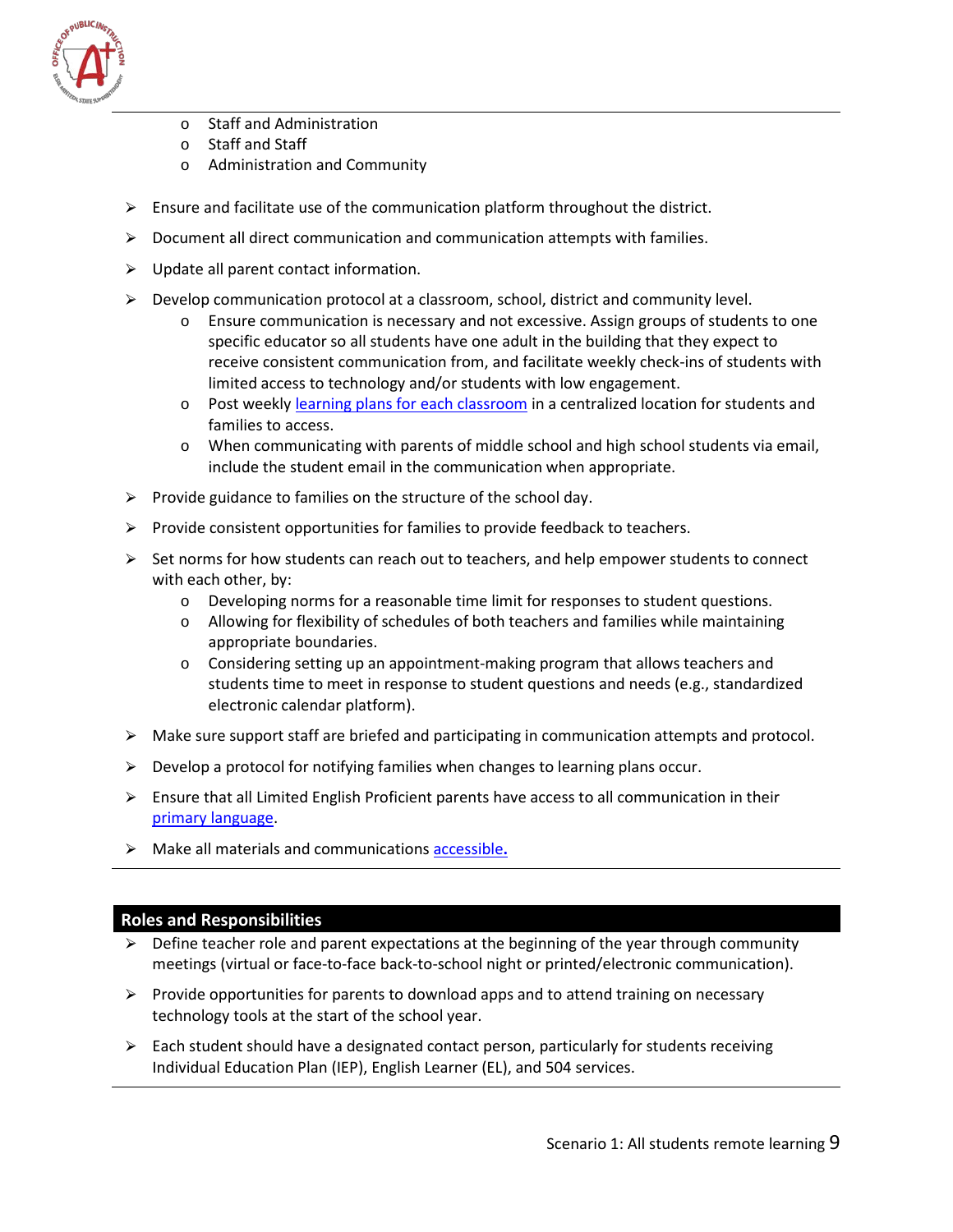

- ⮚ Determine a plan for all members of a student team for delivering and providing accommodations in IEPs, 504s, and EL status.
- $\triangleright$  Create and share district-wide guidelines with families to help with reasonable academic remote work time.
- $\triangleright$  Teachers should provide weekly opportunities for office hours, community meetings for the whole group, small group, and 1:1 instruction for all students.

#### **Equity Considerations**

- $\triangleright$  Create a clear attendance plan and communicate with all families, students, educators, and staff. o Consider extenuating circumstances and maintaining equitable access for students.
- $\triangleright$  Allow for one-on-one meetings for students having difficulty accessing online platforms.
- $\triangleright$  Allow for small meetings for student tutoring.
- $\triangleright$  Allow for flexibility in staff hours for students who only have access to online resources outside of typical school-day hours.
- $\triangleright$  Consider classes that may require an increase in supply budget to provide and send home lab materials.
- $\triangleright$  Evaluate course placement/prerequisites on a case by case basis.
- $\triangleright$  Consider that technology is not available for everybody.
- $\triangleright$  Every effort should be made to ensure internet and Wi-Fi accessibility for teachers, students, and families.
	- o Consider hotspots or satellite for the internet, if the internet for all is not a possibility, and rely on the postal service to connect with all families.
	- o Explore the possibility of a school bus mobile internet hotspot.
- $\triangleright$  Provide access to technology and devices for student use.
- $\triangleright$  Collaborate and coordinate with community businesses, providers, and members to facilitate phone line, internet, and computer access for all families/students/teachers.
- $\triangleright$  Provide teachers with professional development.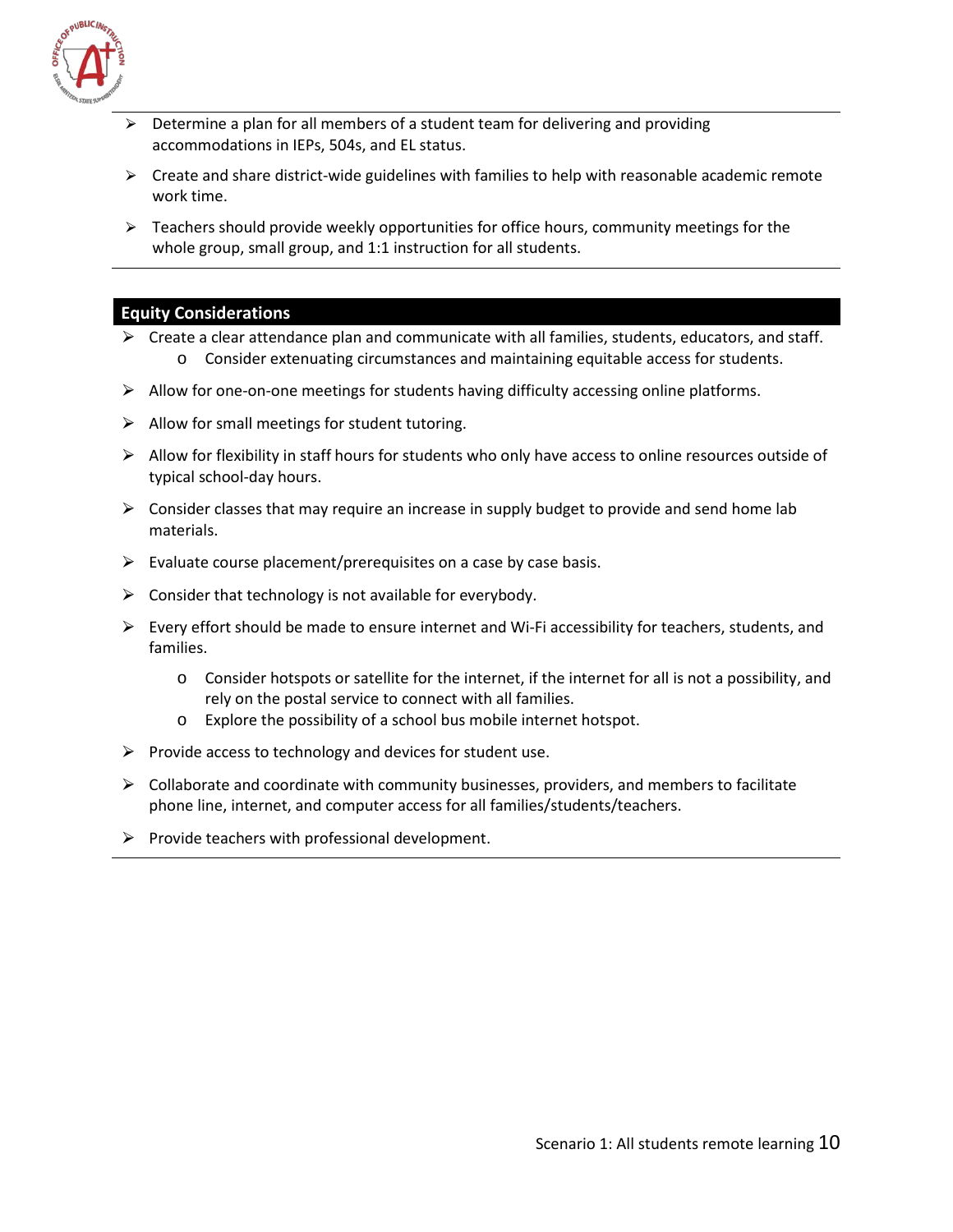

# Academic Programming

<span id="page-11-0"></span>\*When implementing remote learning, note available flexibility provided by MCA [20-1-101 \(5\)\(14\)](https://leg.mt.gov/bills/mca/title_0200/chapter_0010/part_0010/section_0010/0200-0010-0010-0010.html) and [20-7-118](https://leg.mt.gov/bills/mca/title_0200/chapter_0070/part_0010/section_0180/0200-0070-0010-0180.html) that offsite learning is specifically authorized as a means of meeting the aggregate hours of instruction.

#### **Remote Learning Platforms**

- $\triangleright$  Consider using online learning platforms previously used in the face-to-face classroom setting.
- $\triangleright$  Ensure all teachers and administrators sustain usage of the agreed upon platform.
- $\triangleright$  Provide professional development for teachers on the selected learning platform [\(Example\)](https://www.coursera.org/learn/teach-online).
- $\triangleright$  Collaborate with teachers to ensure required professional development is within negotiated contracts.
- $\triangleright$  Provide parent professional development and education on different grading models, technology, platforms, educational philosophies, and reasoning.
- $\triangleright$  Provide mentor programs for teachers new to the profession, or any teacher who is facing challenges with technology or platforms.
- $\triangleright$  Provide tutorials for all utilized technology for staff, families, and students.
	- o E.g., how to access, check, submit instructional materials.

#### **Instructional Delivery: Remote Learning**

- ⮚ Educational leadership identifies steps to ensure instructional integrity**.**
- $\triangleright$  Develop guidelines for teachers in synchronous and/or asynchronous delivery, keeping in mind equity with internet access and device availability [\(Example](https://www.isbe.net/Documents/RL-Recommendations-3-27-20.pdf)**.**)
- $\triangleright$  Create guidelines for asynchronous instructions including the use of teacher made videos, professional videos, etc.
- $\triangleright$  Create guidelines for synchronous instructions including recording length and attendance, and by providing multiple synchronous opportunities so families can juggle multiple schedules, etc.
- $\triangleright$  Provide all synchronous instruction in optional asynchronous formats.
- $\triangleright$  Provide teacher training in best practice in delivery methods virtually.
- $\triangleright$  Communicate standards and expectations for lesson delivery to parents and students.
- $\triangleright$  Provide students and staff with materials (technology, lab supplies, paper copies) for remote learning.
- $\triangleright$  Provide guidelines for length of instruction and activities per day/week (note minute recommendation under roles and responsibility).
- $\triangleright$  Provide consistent expectations and equitable policy for late work.
- $\triangleright$  Identify priority standards and incorporate previous grade content into grade level standards. Grade level content should always be the focus.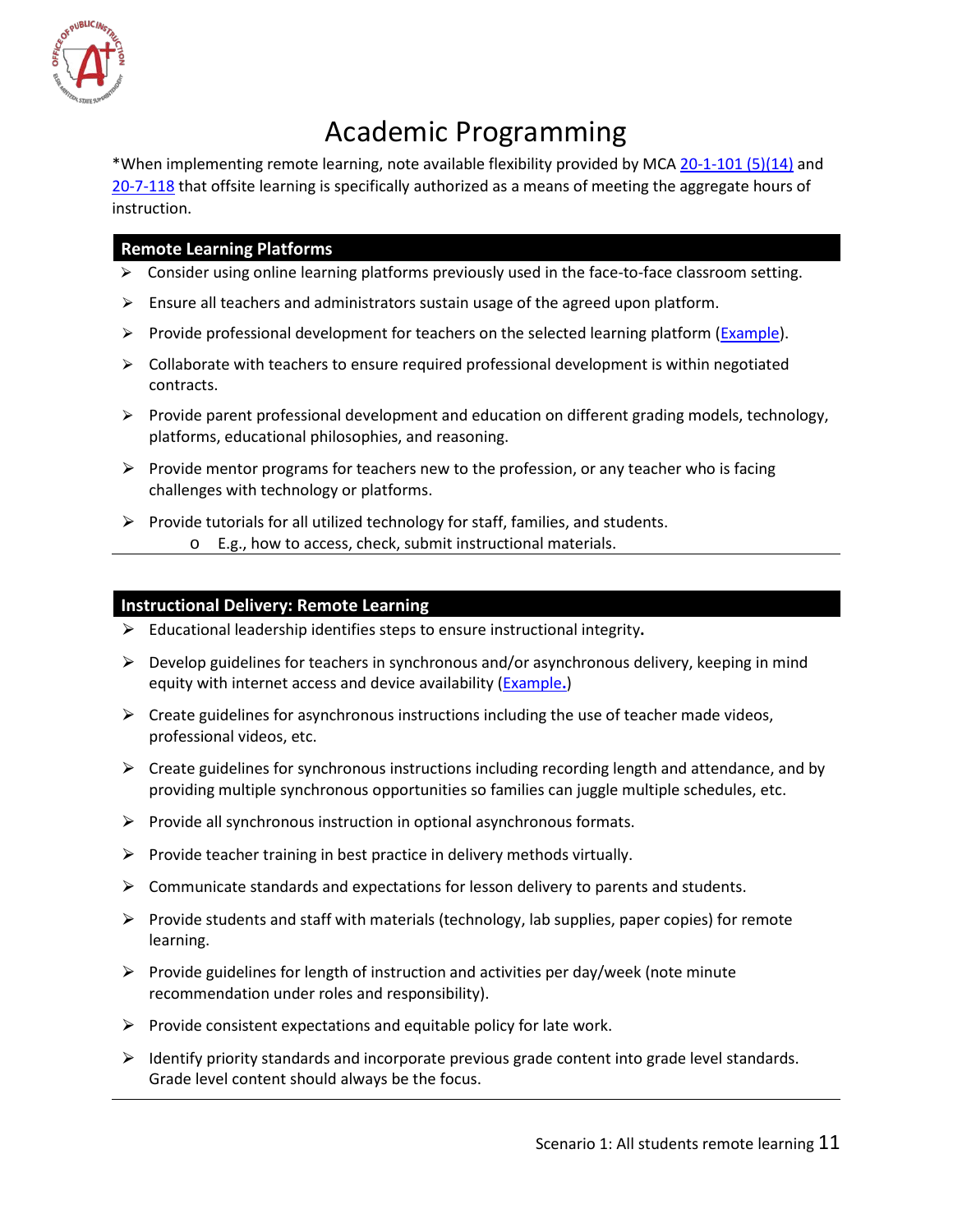

- Find ways to assess and formatively assess students regularly to confirm essential benchmarks.
- $\triangleright$  Facilitate teacher engagement in standards (benchmark) priority work during the summer of 2020 to ensure delivered learning is focused and efficient (consult contract negotiations).
- $\triangleright$  Consider forming a committee of teachers to unpack and prioritize standards across content areas and grade levels.
- $\triangleright$  Develop appropriate scope and sequence for the 2020-21 school year.
- $\triangleright$  Adjust scope and sequence as needed based on student beginning-of-year benchmark assessments.
- $\triangleright$  Be flexible and open to new grading systems (e.g., proficiency-based, standards-based grading; Personalized/proficiency-based learning both at the individual level and as an exception to aggregate hours of instruction are allowed under MCA [20-9-311 \(4\) \(d](https://leg.mt.gov/bills/mca/title_0200/chapter_0090/part_0030/section_0110/0200-0090-0030-0110.html) and Rule [10.55.906\)](http://www.mtrules.org/gateway/ruleno.asp?RN=10%2E55%2E906).
- $\triangleright$  Be consistent and communicative in implementation of the grading system.
- $\triangleright$  Update grading platforms/tools.
- $\triangleright$  Ensure assessments match the grading system.
- $\triangleright$  Provide professional development to teachers on any newly adopted grading system.
- $\triangleright$  Communicate to families and students any changes and implications of newly adopted grading systems.
- $\triangleright$  Provide professional development on how to differentiate instruction in remote settings.
- $\triangleright$  Provide time for co-planning with teachers.
- $\triangleright$  Teachers should include group work so that students can communicate and get to know each other.
- $\triangleright$  Provide families with clear, concise, essential standards and/or benchmarks for each grade level or course.
- $\triangleright$  Encourage teachers to provide families with options to individualize learning experiences that best suit their family needs.
- $\triangleright$  If adopting new textbooks, consider ones with easy-to-use online access and accommodations (e.g. read aloud capabilities).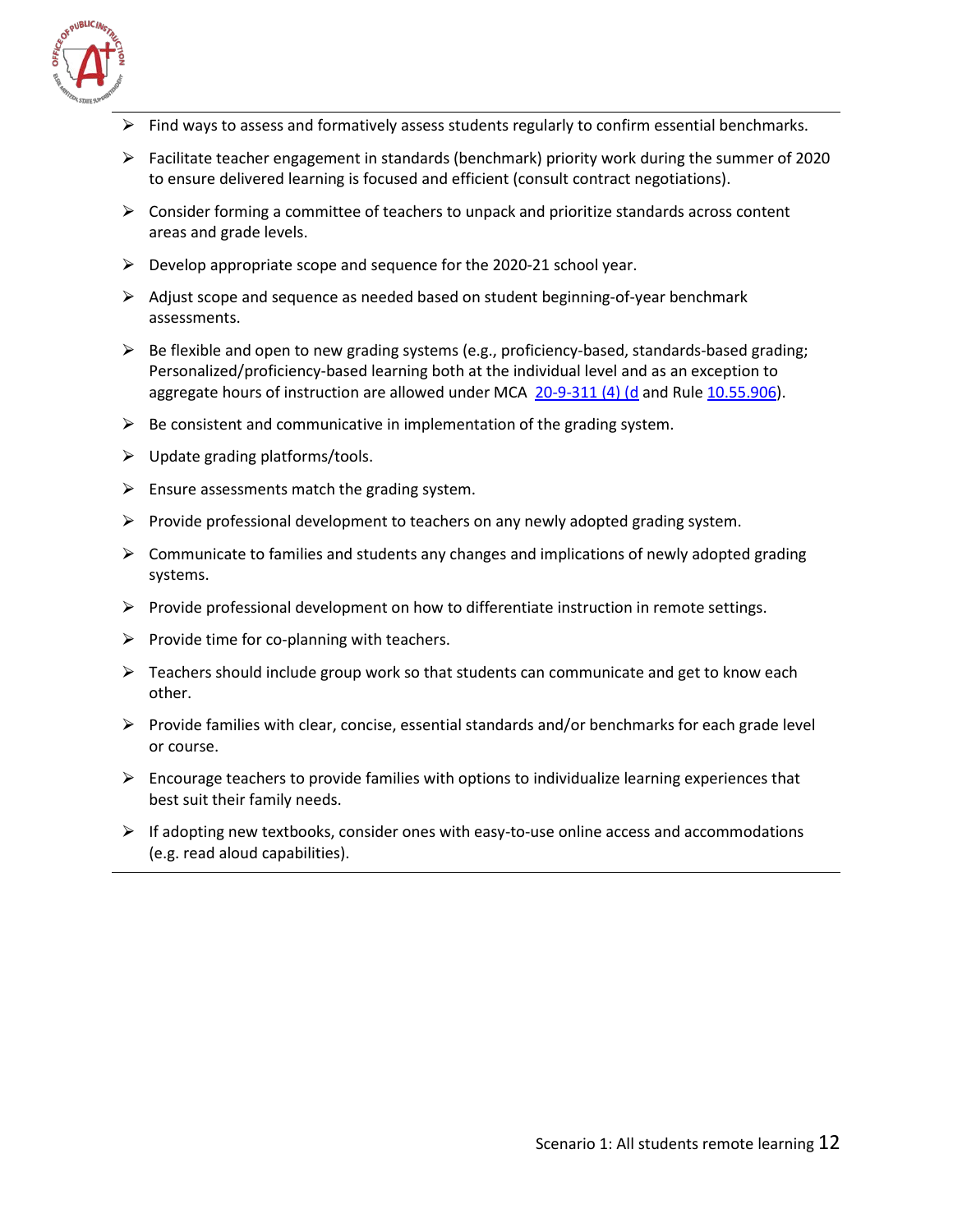

#### <span id="page-13-1"></span>**Student Assessment**

- $\triangleright$  Develop a yearlong plan for assessing student proficiency
- $\triangleright$  Plan to conduct diagnostic assessments.
- $\triangleright$  Communicate and organize all assessments prior to lesson design.
- $\triangleright$  Assess students at the beginning of the school year to identify current student proficiency.
- $\triangleright$  Ensure assessments align with Montana content standards.
- $\triangleright$  Establish procedures to check weekly for student proficiency. Adjust instruction accordingly.

# Physical and Structural Safety

#### <span id="page-13-0"></span>**Safety Considerations for Remote Learning**

- $\triangleright$  Limit the use of paper packets. Consider alternative methods to passing paper assignments and projects back and forth between teachers and students.
- $\triangleright$  Provide training and/or resources on how to clean personal items such as laptops and keyboards if they are shared and for home use.
- $\triangleright$  School staff will disseminate to students current and medically accurate information regarding infectious and communicable diseases; including the transmission and prevention of diseases, as required by th[e Montana Health Enhancement Standards.](http://opi.mt.gov/Educators/Teaching-Learning/K-12-Content-Standards-Revision/Health-Enhancement-Standards)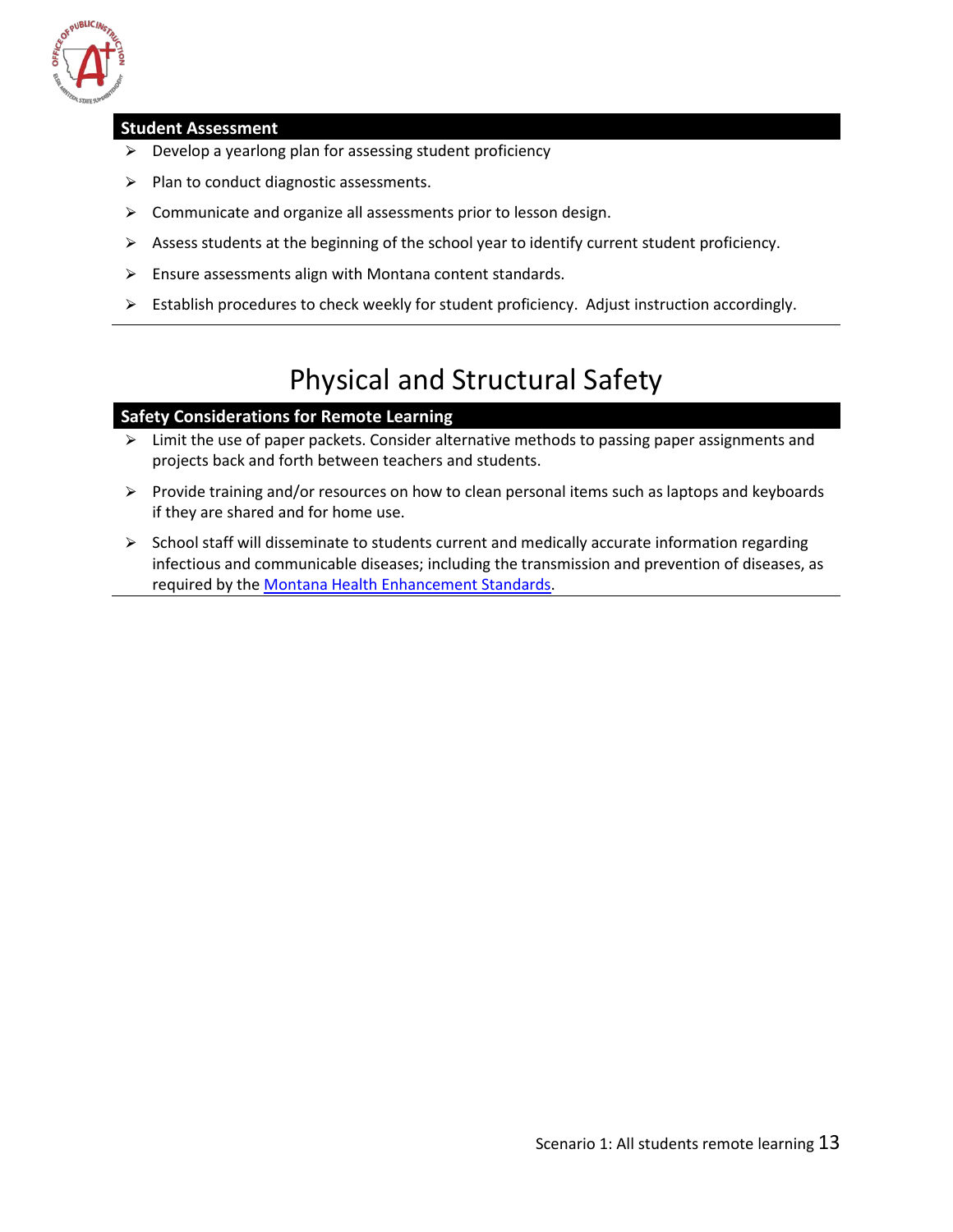

# <span id="page-14-0"></span>**Scenario 2:** A mixed model of traditional and off-site learning.

In Scenario 2, a limited number of students will be present in the school building at one time, with remote learning occurring for all students not onsite. This will require a blended approach for the planning and delivery of learning opportunities for students.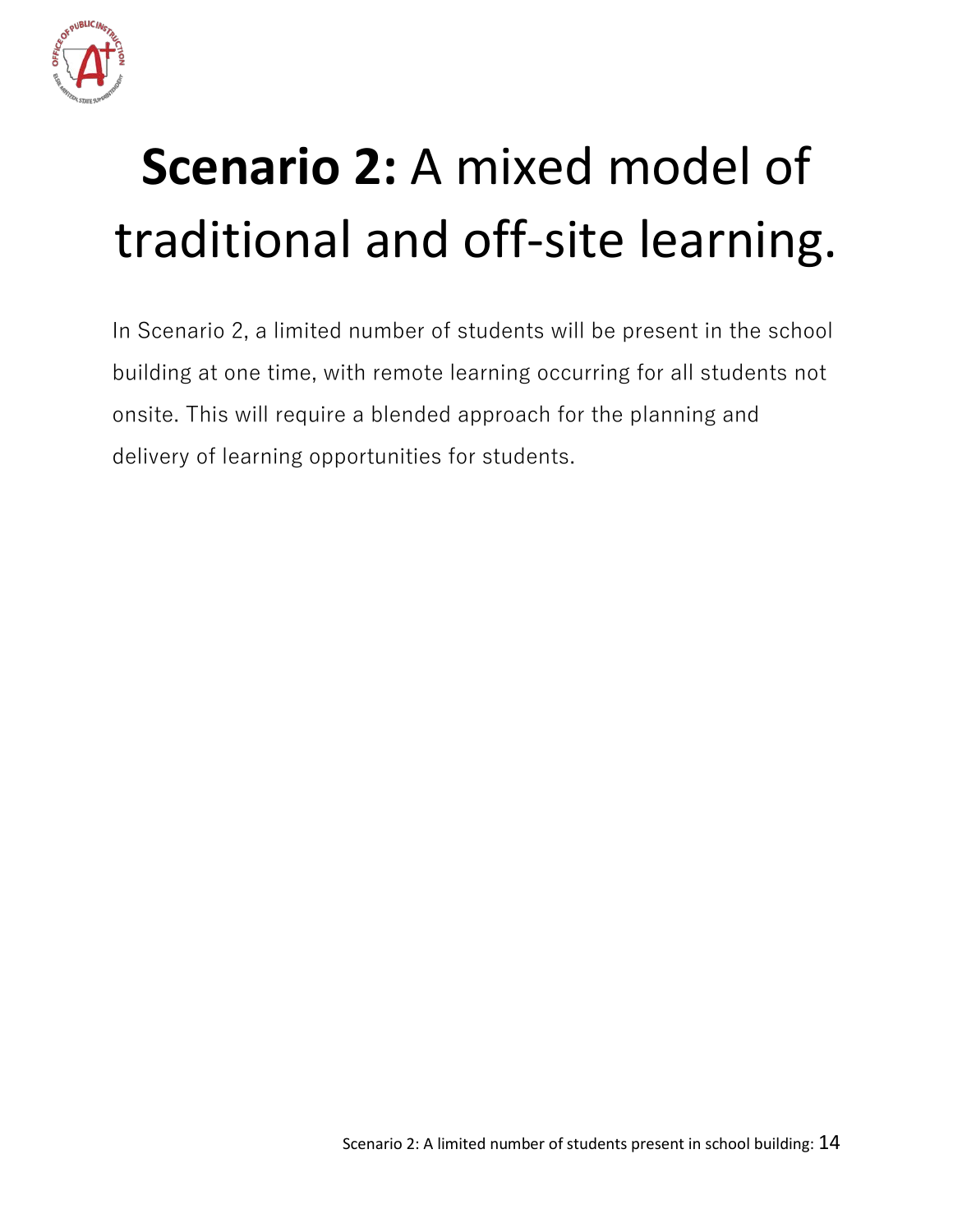

Schools that plan to reopen should consult the Governor's school reopening guidelines provided in [Appendix A.](#page-33-0) **In all phases,** all staff are encouraged to monitor for the re-emergence of COVID-19 symptoms with school administration in contact with the local health department for continued updates on community re-emergence indicators. School leadership should monitor daily attendance for increases in absenteeism.

If schools plan to reopen they should consider:

- Implementing an alternative educational delivery model that includes a mix of in-person and remote learning.
- Providing focused individual education, especially for at-risk students.
- How to reconnect and meet the educational needs of students who fall behind in a remote learning environment.
- The importance of maintaining the connection between students, teachers, and parents.
- The important role that schools play in the health of students, families, and communities.

If relaxed restrictions are resulting in a new wave of infections, **schools may need to return to Scenario 1.** Continue to work in collaboration with local health officials who can help determine any level of transmission in the community.

#### **CONFIRMED** or **SUSPECTED** case of COVID-19

- Collaborate with public health to ensure each school has a plan for reporting, contact tracing and both short-term or extended closures in the case of a positive COVID case related to the school or community.
- Utilize [CDC guidelines.](https://www.cdc.gov/coronavirus/2019-ncov/community/reopen-guidance.html)
- Schools may need to implement short-term closure procedures regardless of community spread if an infected person has been in a school building. Please refer to the [Interim Guidance for](https://www.cdc.gov/coronavirus/2019-ncov/community/schools-childcare/guidance-for-schools.html#confirmed-case)  [Administrators of US K-12 Schools and Childcare Programs-Confirmed Case](https://www.cdc.gov/coronavirus/2019-ncov/community/schools-childcare/guidance-for-schools.html#confirmed-case) for more information. See also [Appendix B](#page-33-1) Confirmed Case of COVID-19 in the Building: School Decision Tree.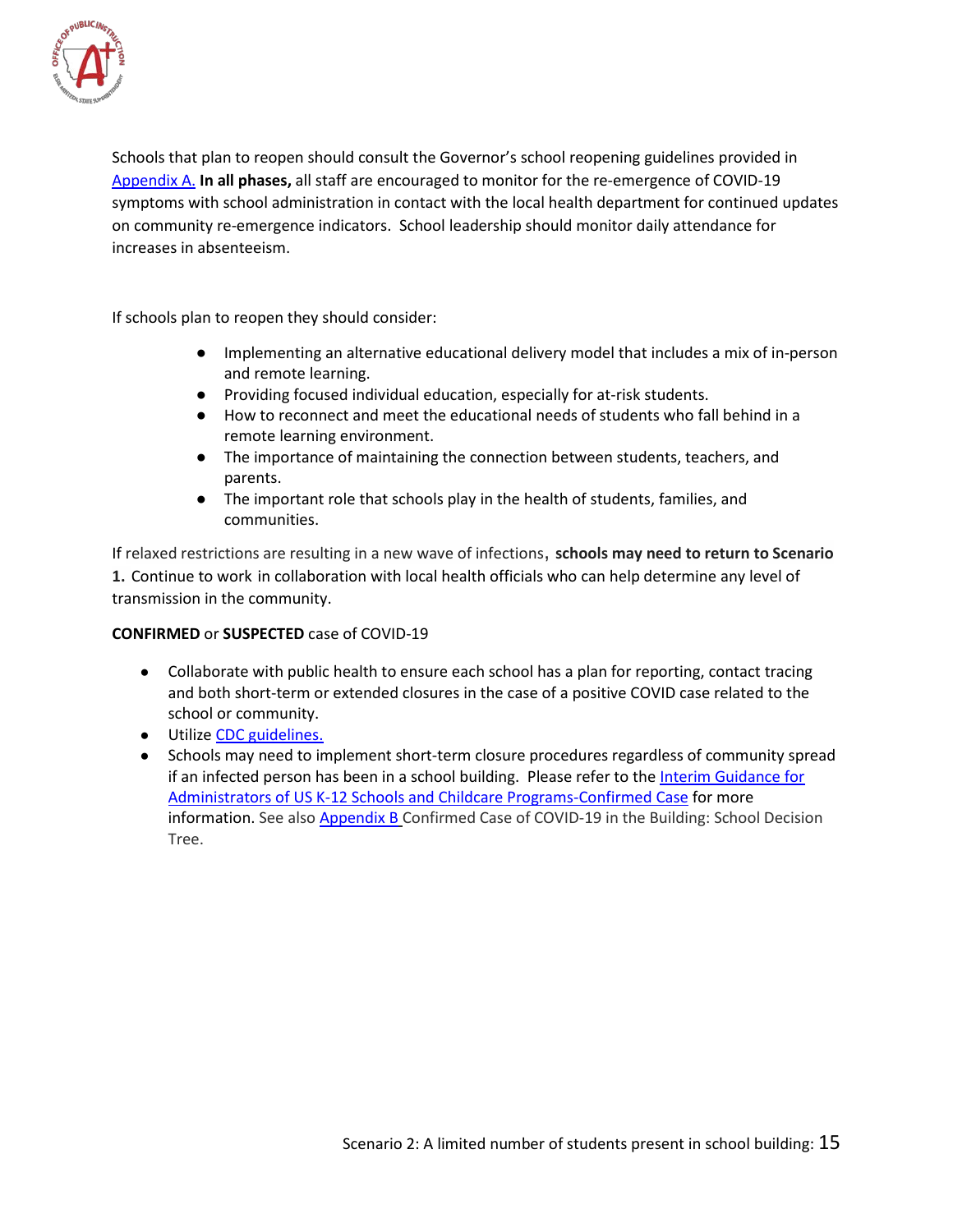

# Social, Emotional, and Behavioral

#### <span id="page-16-0"></span>**Student, Staff, and Family Considerations**

- $\triangleright$  School districts planning for students and staff to return following COVID-19 closures must prioritize efforts to address social and emotional learning and mental and behavioral health needs. Equally important is ensuring that staff feel their physical and mental health needs are supported. Districts should ensure all policies or recommendations are culturally sensitive and ensure equity and access for all youth. For more information, see the ASCA and NASP School [Reentry Considerations: Supporting Student Social and Emotional Learning and Mental and](https://www.schoolcounselor.org/asca/media/asca/Publications/SchoolReentry.pdf)  [Behavioral Health Amidst COVID-19](https://www.schoolcounselor.org/asca/media/asca/Publications/SchoolReentry.pdf)**.**
- $\triangleright$  Activate the mental health/student support service team to plan for students and staff, in conjunction with local mental health services staff, including post-traumatic stress syndrome counseling.
- $\triangleright$  Provide training and resources for classroom teachers on recovering from traumatic events. This information will be provided in a separate document to provide guidance and support.
- $\triangleright$  Post information broadly for parents regarding helping children cope with tragedies
- $\triangleright$  A mental health status report, based on guidelines provided by the counselors and the Crisis Management Team, is encouraged to be provided to the school administrator each day. This report can include the mental status of students and staff to determine if additional mental health services are needed.
- $\triangleright$  Notify teachers, staff, students, and parents about support services available.
- $\triangleright$  Provide times for staff to feel supported, voice concerns and/or solutions, and reconnect as a school team. These times could look like scheduled individual and group check-ins, informal gatherings, and/or established all staff discussions. Encourage and model the importance of selfcare practices upon return to school.
- $\triangleright$  Create a plan to communicate with and support students if school does not return to "normal" in the fall.
- ⮚ Facilitate collaboration with local tribal resources and indigenous support systems.
- $\triangleright$  Facilitate the provision of wrap-around services to all students and families in need.
- $\triangleright$  Establish consistent schedules and routines to ensure stability for students and families. o Provide structured time for students to meet with teachers.
- $\triangleright$  Include students in planning conversations with administration and school boards.
	- o Create focus groups of students to provide input and feedback on school opening plans/processes.
- $\triangleright$  Include families and the community in planning conversations with administration and school boards.
	- o Create focus groups of family and community members to provide input and feedback on school opening plans/processes.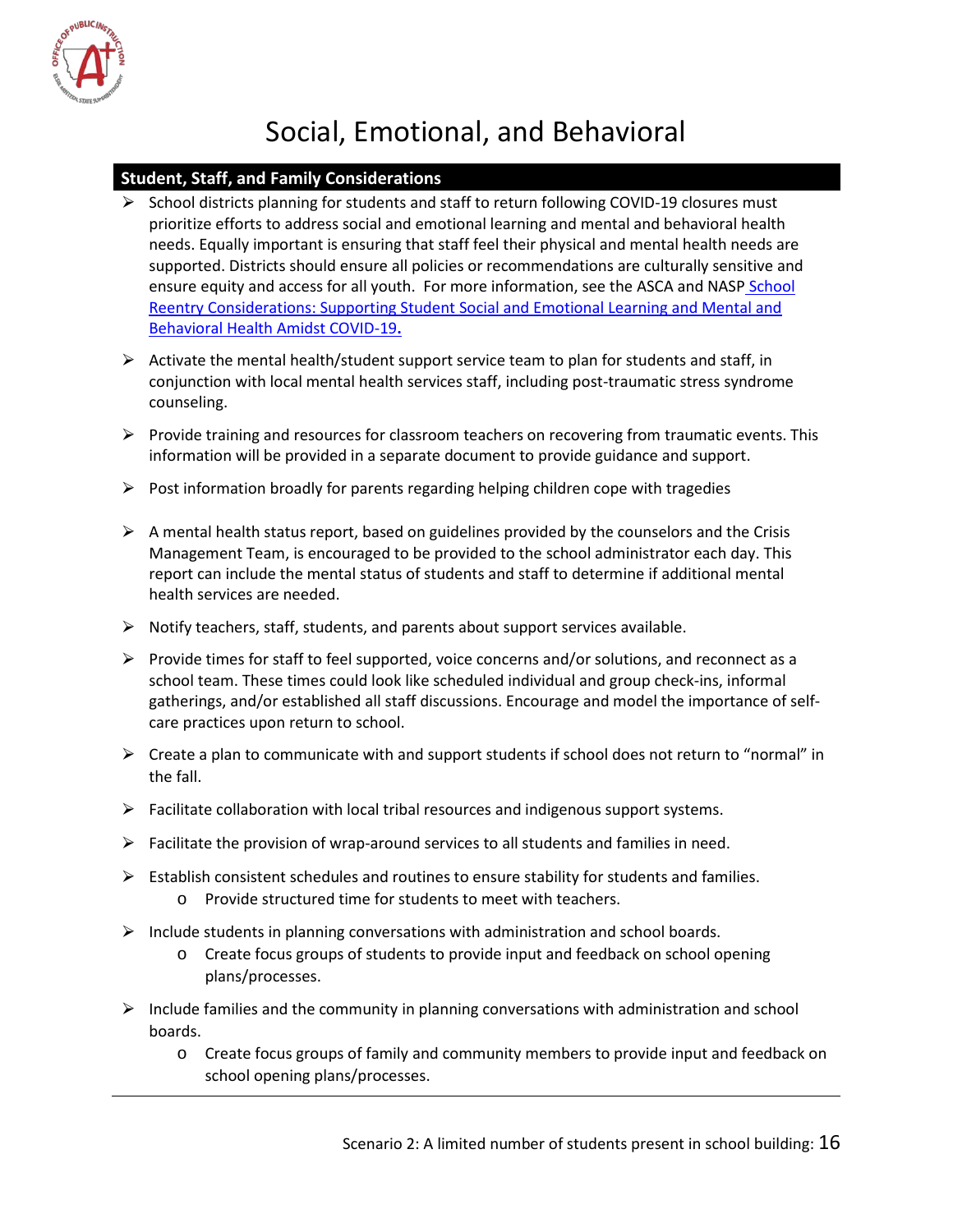

- $\triangleright$  Provide guidance and support to families to support their student's education.
	- o Ensure learning/instructional environments that do not rely on parents to act as the teacher.
- $\triangleright$  Offer trauma-informed resources.
- $\triangleright$  Implement a social-emotional learning curriculum.
- $\triangleright$  Facilitate opportunities for students to socialize with peers in a safe manner.
- $\triangleright$  Facilitate student engagement in elective courses.
- $\triangleright$  Align approaches for afterschool programs.
- $\triangleright$  Provide training and resources for classroom teachers on recovering from traumatic events.

#### **Acceptable Use of Technology and Online Ethics**

- $\triangleright$  Develop an acceptable use plan for the use of district devices and technology.
- $\triangleright$  Develop a plan to communicate the acceptable use plan to all students and families.
- $\triangleright$  Require a signed consent of agreement with the policy.
- $\triangleright$  Use current digital citizenship or acceptable use agreements, and include language describing usage of district-issued devices at home.
- $\triangleright$  Create a clear, single-page statement describing safe, successful online learning interactions, including basic digital citizenship.
- $\triangleright$  Develop protocols to recognize and report cyberbullying.
- $\triangleright$  Provide professional development for teachers in online guidelines, including mindfulness about background content when working from home and using recordings to document one- on-one student interactions, as necessary.

#### **Communication**

- $\triangleright$  Post all information from the district and school levels in a centralized location for all community members to access [\(Example\)](https://www.bsd7.org/cms/One.aspx?portalId=112502&pageId=37017923).
- $\triangleright$  Create a spreadsheet, district-wide, for all codes, etc. to access all learning platforms and programs.
- ⮚ Employ a consistent communication plan and platform (SeeSaw/Google/Slack/cell phone/email) between:
	- o Staff and Families
	- o Staff and Student
	- o Student and Student
	- o Staff and Administration
	- o Staff and Staff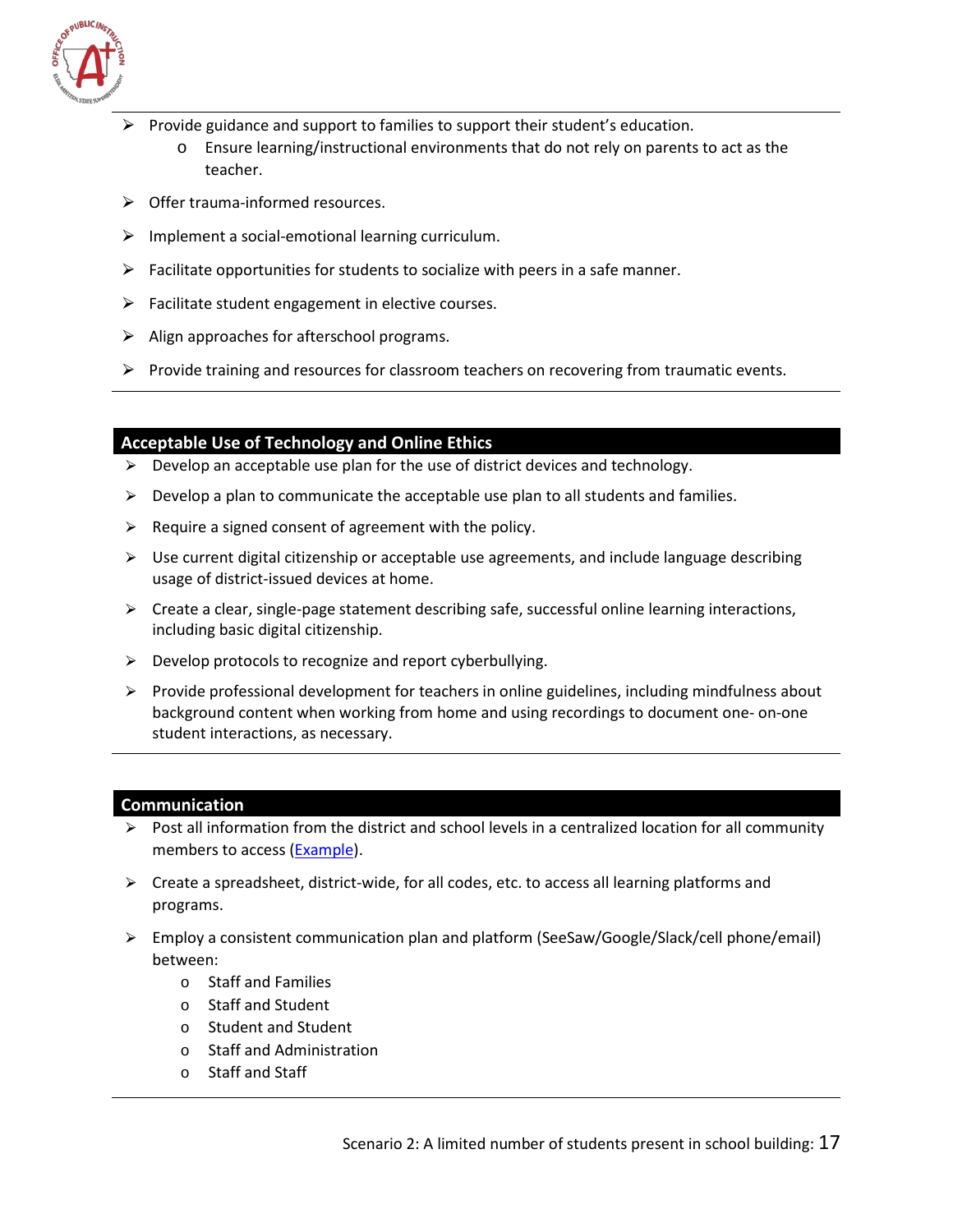

- o Administration and community
- $\triangleright$  Ensure and facilitate use of the communication platform throughout the district.
- $\triangleright$  Document all direct communication and communication attempts with families.
- $\triangleright$  Update all parent contact information.
- $\triangleright$  Develop communication protocol at a classroom, school, and district level (e.g. weekly newsletter, bi-monthly phone calls).
	- o Ensure communication is necessary and not excessive. Assign groups of students to one specific educator so all students have one adult they expect to receive consistent communication from.
	- $\circ$  Facilitate weekly check-ins of students with limited access to technology and/or students with low engagement.
	- $\circ$  Post weekly [learning plans for each classroom](https://drive.google.com/file/d/1liQBwVijXsMQhaPNDJSBQk4D0RgdYC0F/view) in a centralized location for students and families to access.
	- o When communicating with parents of middle School and high School students via email, include the student in the communication when appropriate.
- $\triangleright$  Provide guidance to families on the structure of the school day.
- $\triangleright$  Provide consistent opportunities for families to provide feedback to teachers.
- $\triangleright$  Set norms for how students can reach out to teachers, and help empower students to connect with each other by:
	- o Developing norms for a reasonable time limit for responses to student questions.
	- o Allowing for flexibility of schedules of both teachers and families while maintaining appropriate boundaries.
	- o Considering setting up an appointment-making program that allows teachers and students time to meet in response to student questions and needs (e.g., standardized electronic calendar platform).
- $\triangleright$  Make sure support staff are briefed and participating in communication attempts and protocol.
- $\triangleright$  Develop a protocol for notifying families when a teacher is sick and unable to attend to remote/blended learning responsibilities.
- $\triangleright$  Ensure that all Limited English Proficient parents have access to all communication in their [primary language.](https://talkingpts.org/)
- ⮚ Make all materials and communication[s accessible](https://www.w3.org/standards/webdesign/accessibility)**.**

#### **Roles and Responsibilities**

- $\triangleright$  Define teacher role and parent expectations at the beginning of the year through community meetings (virtual or face-to-face back-to-school night or printed/electronic communication).
- $\triangleright$  Provide opportunities for parents to download apps and to attend training on necessary technology tools at the start of the school year.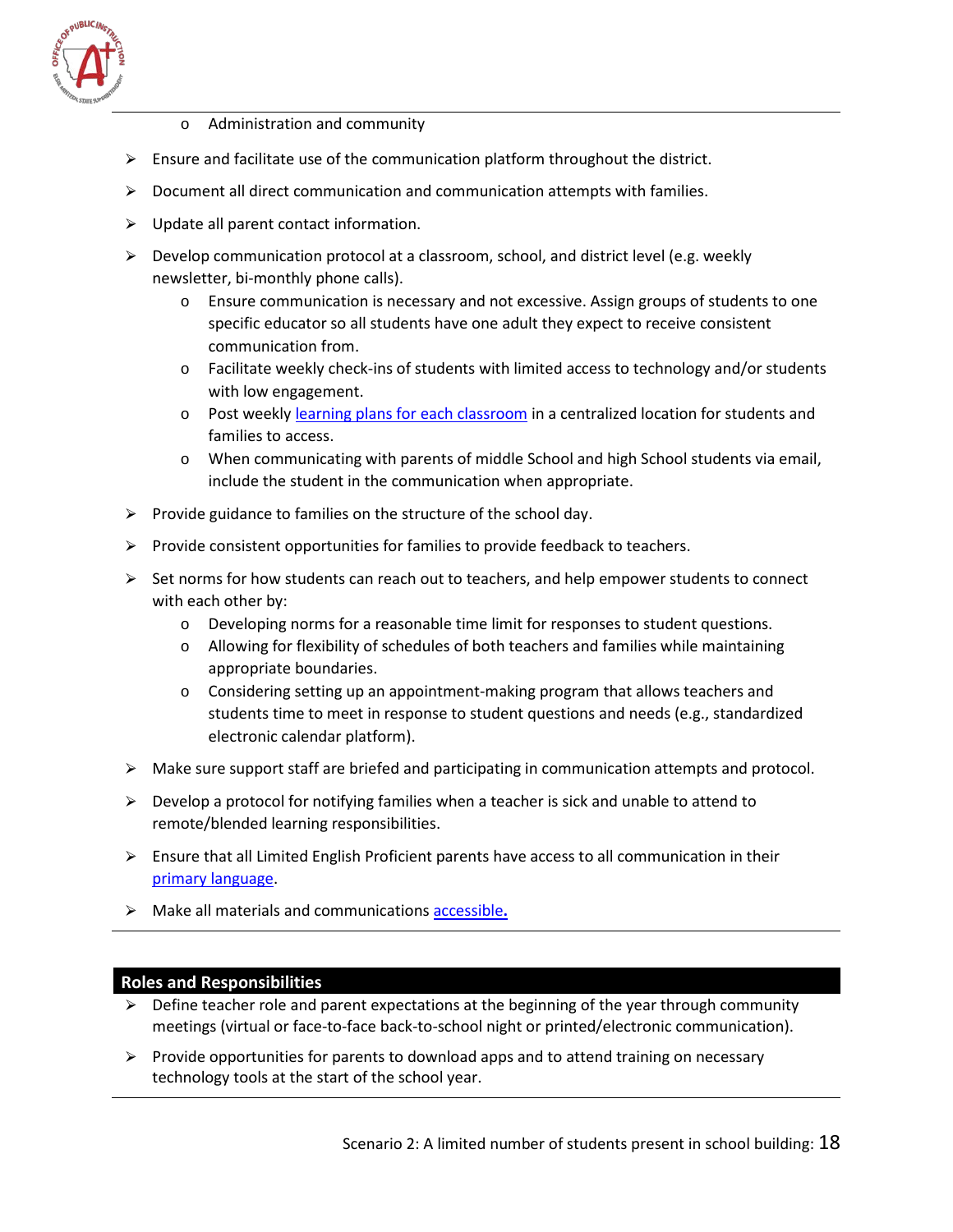

- Each student should have a designated contact person, particularly for students receiving IEP, IL, and 504 services.
- $\triangleright$  Determine a plan for all members of a student team for delivering and providing accommodations in IEPs, 504s, and EL status.
- $\triangleright$  Create and share district-wide guidelines around "minutes" with families to help with reasonable academic remote work time.
- $\triangleright$  Teachers should provide weekly opportunities for office hours, community meetings for the whole group, small group, and 1:1 instruction for all students.

#### **Equity Considerations**

- $\triangleright$  Create a clear attendance plan and communicate with all families, students, educators, and staff. o Consider extenuating circumstances and maintaining equitable access for students.
- $\triangleright$  Allow for one-on-one meetings for students having difficulty accessing online platforms.
- $\triangleright$  Allow for small meetings for student tutoring.
- $\triangleright$  Allow for flexibility in staff hours for students who only have access to online resources during the evening.
- $\triangleright$  Provide a space for students to meet for guided study hall, and in-person access to tutors.
	- o Identify community partners to provide childcare options for hybrid models to provide guided study halls.
	- o Place tutors and laptops at lunch distribution sites.
- $\triangleright$  Identify classes that lend themselves more to online learning and which classes may require more in-person time.
- $\triangleright$  Consider classes that may require an increase in supply budget to provide and send home lab materials.
- $\triangleright$  Evaluate course placement/prerequisites on a case-by-case basis.
- $\triangleright$  Consider that technology is not available for everybody.
- $\triangleright$  Every effort should be made to ensure internet and Wi-Fi accessibility for teachers, students, and families.
	- o Consider hotspots or satellite for the internet.
	- o Explore the possibility of a school bus mobile internet hotspot.
- $\triangleright$  Provide for access to technology and devices for student use.
- $\triangleright$  Collaborate and coordinate with community businesses, providers, and members to facilitate phone line, internet, and computer access for all families/students/teachers.
- $\triangleright$  Provide teachers with professional development.
- $\triangleright$  Allow flexibility for more sick days in student attendance requirements.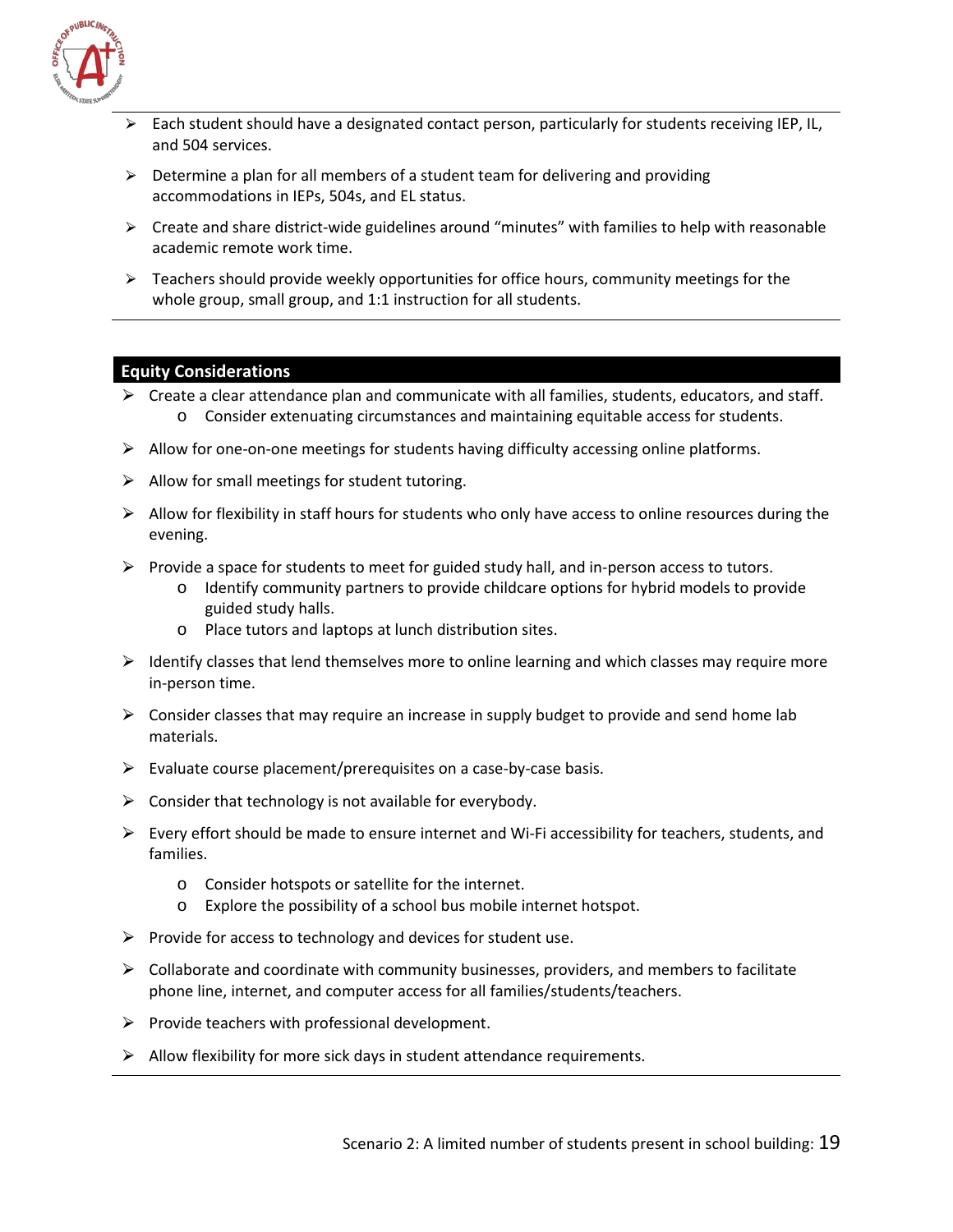

## Academic and Extracurricular Programming

<span id="page-20-0"></span>\*\*When providing remote learning to students, please review Scenario 1's Academic Programming prior to reviewing recommendations for Scenario 2

#### **Program considerations**

- $\triangleright$  Accommodations for students, teachers, and staff in an at-risk group:
	- o Schools that reopen will need to take into consideration that some teachers and staff will fall into a health risk category. These individuals should have additional accommodations including teaching classes remotely, utilizing a larger classroom where physical distancing can be maintained, or given an option not to return until the risks are reduced.
	- o Students who are high risk or who have family members who are high risk, should not be penalized for failing to attend and should continue to receive remote support.
- $\triangleright$  Accommodations should also be extended to students and staff who are required to quarantine due to exposure or potential exposure.
- $\triangleright$  Modify extracurricular activities.
- $\triangleright$  Refer to the [Guidance for Opening up High School Athletics and Activities](https://www.nfhs.org/media/3812287/2020-nfhs-guidance-for-opening-up-high-school-athletics-and-activities-nfhs-smac-may-15_2020-final.pdf) from the National Federation of State High School Associations (NFHS) and Sports Medicine Advisory Committee (SMAC) for more information on safety precautions for athletic training and events for Scenario 2.
- $\triangleright$  Blended learning should allow for learning in the classroom with meaningful practice at home (purposeful discussions/activities through an online platform).
- $\triangleright$  Health enhancement teachers should provide to students current and medically accurate information regarding infectious and communicable diseases; including the transmission and prevention of diseases, as required by the [Montana Health Enhancement Standards.](http://opi.mt.gov/Educators/Teaching-Learning/K-12-Content-Standards-Revision/Health-Enhancement-Standards)
- $\triangleright$  Pursue virtual activities and events in lieu of field trips, student assemblies, special performances, school-wide parent meetings, and spirit nights.
- $\triangleright$  Organize pre-developed study packets and suggested activities for students and parents in case of a second closure of schools due to re-emergence of the virus and/or for students who remain in the remote learning environments due to individual/family high-risk categories.
- $\triangleright$  Consider alternative schedules for class instruction.
- $\triangleright$  Alter the bell schedule to limit the number of students in transit between classes at any one time.
- $\triangleright$  Realign a bell schedule to include times for hand washing/sanitizing. School districts should create a unique plan that is appropriate for their school size.
	- o Example: stagger transition times by wing/area of the school/last name initial/grade level, etc.
	- o Example: create specific sanitation times during the school day.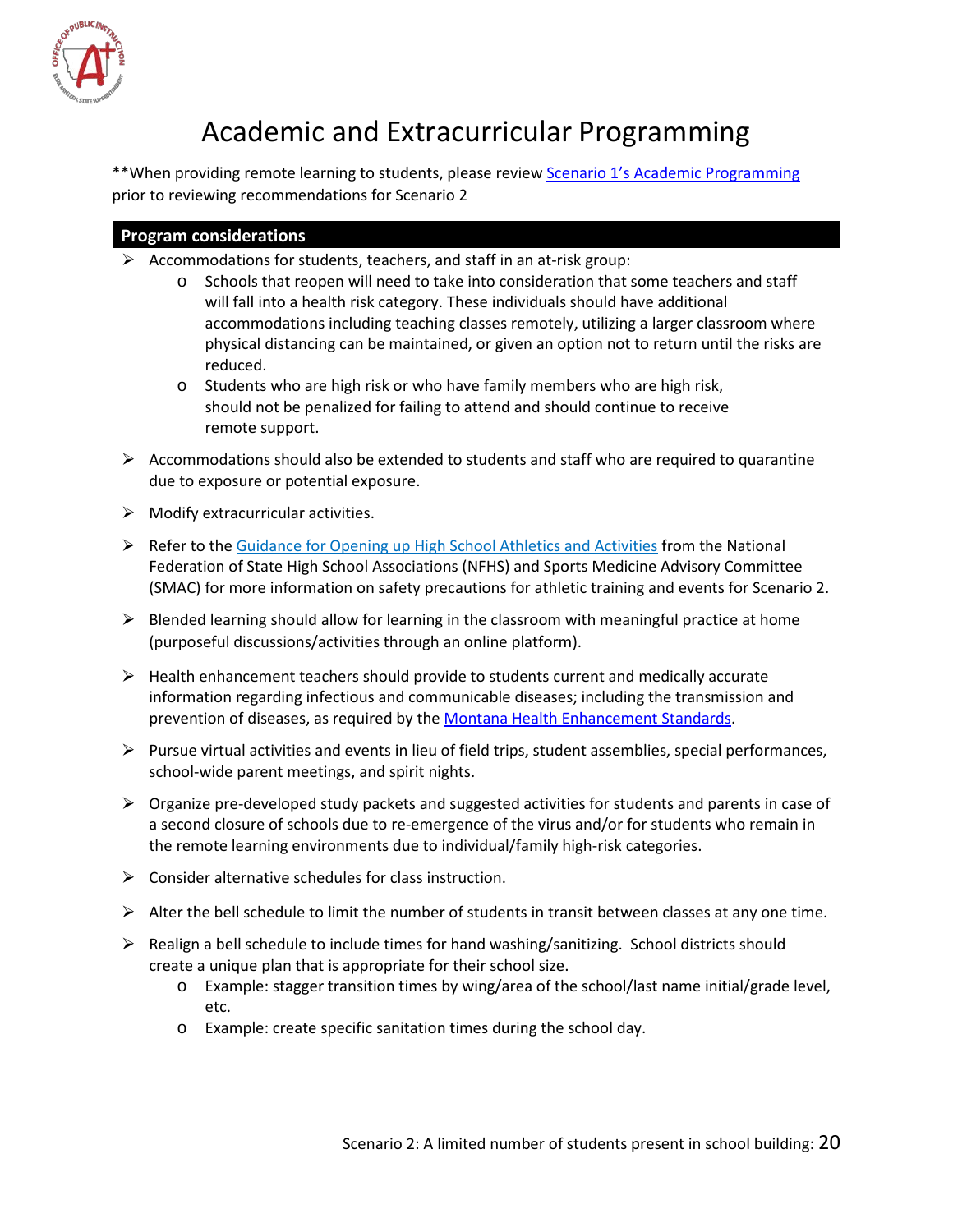

#### **Physical Education (PE)**

- $\triangleright$  Make time for wiping down and sanitizing areas.
- $\triangleright$  Be thoughtful of passing areas between classes and allowing for corridors that maintain physical distancing recommendations.
- $\triangleright$  Develop practices that address class size.
- $\triangleright$  Ensure handwashing occurs before and after PE class.
- $\triangleright$  Take home clothing used for PE class; clothing should not be kept in locker rooms.
- $\triangleright$  Allow time for cleaning of shared equipment between classes.
- $\triangleright$  Promote physical distancing in areas of congregation (e.g., locker rooms).
- $\triangleright$  Consider the current phase of the pandemic and whether competition is appropriate per MHSA guidelines. This would include potential isolation and quarantine measures that could arise because of travel, and additional screening that may be required because of travel.
- $\triangleright$  Encourage outdoor and individual activities when possible.

#### **Music – vocal, instrumental, and general**

- $\triangleright$  Emphasize physical distancing for vocal and instrumental music classes according to spatial allowances and room size.
- $\triangleright$  Allow for the cleaning and sanitizing of equipment before and after use.
- $\triangleright$  Provide instruction for healthy practices to use when cleaning personal instruments.

#### **Career and Technical Education (CTE) and Career and Technical Student Organization (CTSO)**

- $\triangleright$  Sanitize materials/tools before and after competitions and entrance to classrooms.
- $\triangleright$  Instruct students to clean devices and space before and after class.
- $\triangleright$  Limit equipment sharing by students to include both hand tools, power equipment, culinary tools, computers, etc. as well as protective gear, safety glasses, welding helmets, shop coats, smocks, ear protection, etc.
	- o Some CTE equipment may have many small pieces that may require use of differentiated sanitization methods.
- $\triangleright$  Limit class sizes to reduce the number of items used by multiple students.
- $\triangleright$  Adjust class size and classroom layouts to comply with physical distancing recommendations.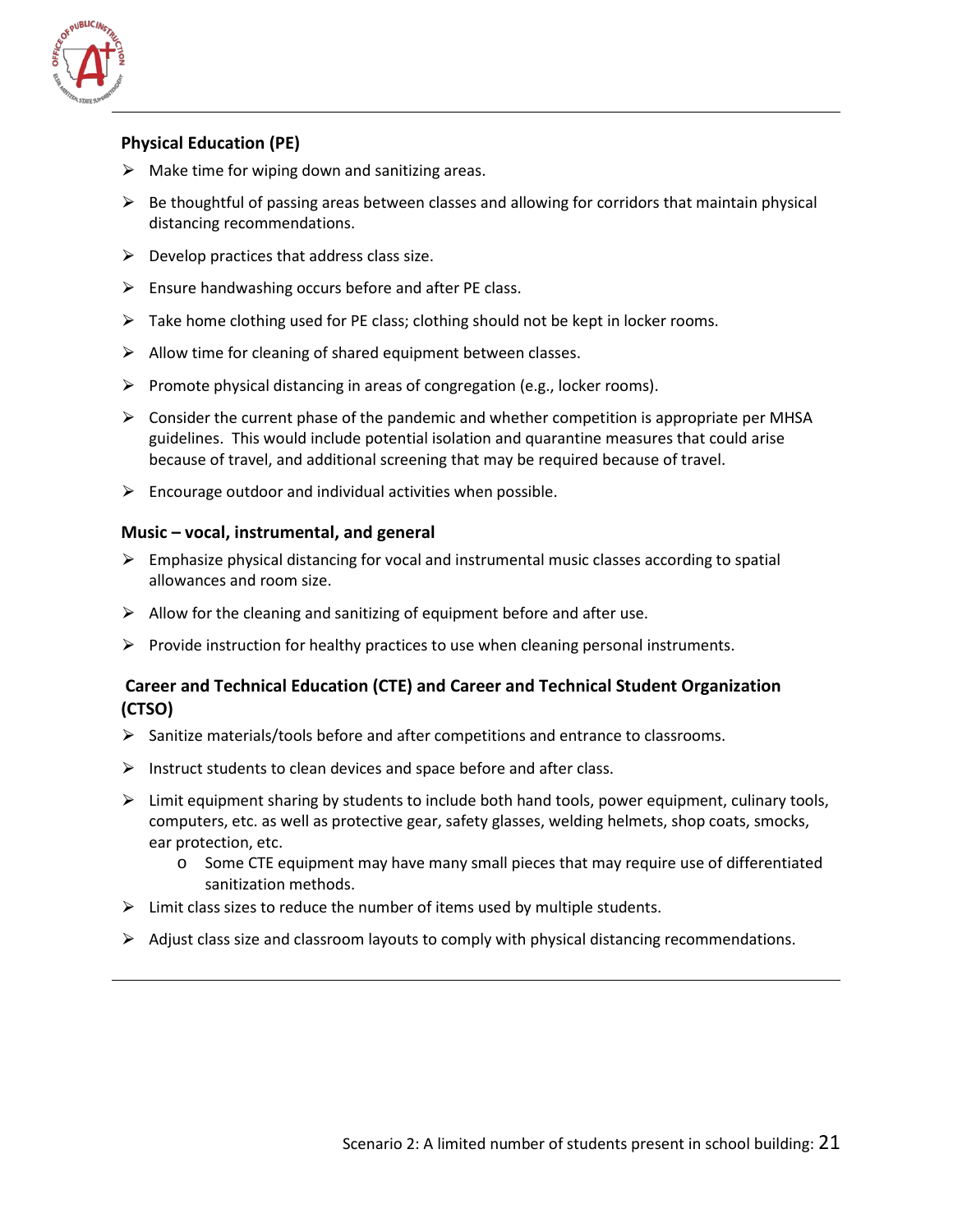

# Physical & Structural Safety

#### <span id="page-22-1"></span><span id="page-22-0"></span>**Sanitation/Hygiene**

- $\triangleright$  Ensure that hand sanitizer stations are easily available and located throughout the school, especially entrance areas.
- $\triangleright$  Demonstrate proper hand washing protocol and sanitation practices for hand sanitizing and cleaning of personal space and shared equipment.
- $\triangleright$  To minimize possible exposure at water fountains, turn-off drinking fountains and only allow use of bottle fillers, if available, or water bottles to be brought from home.
- $\triangleright$  Disinfect all work areas, counters, restrooms, doorknobs, and stair railings several times daily; use other staff to assist. Clean all hallways, common areas, and the outside of lockers daily to a level of sanitation prescribed by the CDC. Refer to [CDC/EPA Cleaning and Disinfecting Guidance](https://www.cdc.gov/coronavirus/2019-ncov/community/reopen-guidance.html) for best practices and approved disinfectants list.
- $\triangleright$  School office staff are encouraged to continually wipe down counters, faxes, copiers, telephones, keyboards, and use sanitized pens in the main office.
- $\triangleright$  Follow CDC guidelines for guidance to appropriately clean and disinfect buildings, busses, and [playgrounds.](https://www.cdc.gov/coronavirus/2019-ncov/community/schools-childcare/schools.html)
- $\triangleright$  Consider ways to minimize sharing of high-touch materials.
- $\triangleright$  Keep each student's belongings separated from others' in individually labeled containers, cubbies, or areas.
- $\triangleright$  Ensure ventilation systems operate properly. Increase circulation of outdoor air by ensuring outdoor air exchange through air handlers are functioning properly throughout classrooms and by opening windows and doors. Do not open windows and doors if doing so poses a safety or health risk (e.g., risk of falling, triggering asthma symptoms) to students using the facility.
- $\triangleright$  Inspect all buildings, facilities, equipment, materials, etc. and determine status and needs for operations.
- $\triangleright$  Maintain a status update for facilities not ready for occupancy.
- $\triangleright$  Prepare an isolation area within the school building, and supply the isolation area with personal protective equipment.
- $\triangleright$  Consult with your local county health department to develop an approved meal service plan for individual school sites.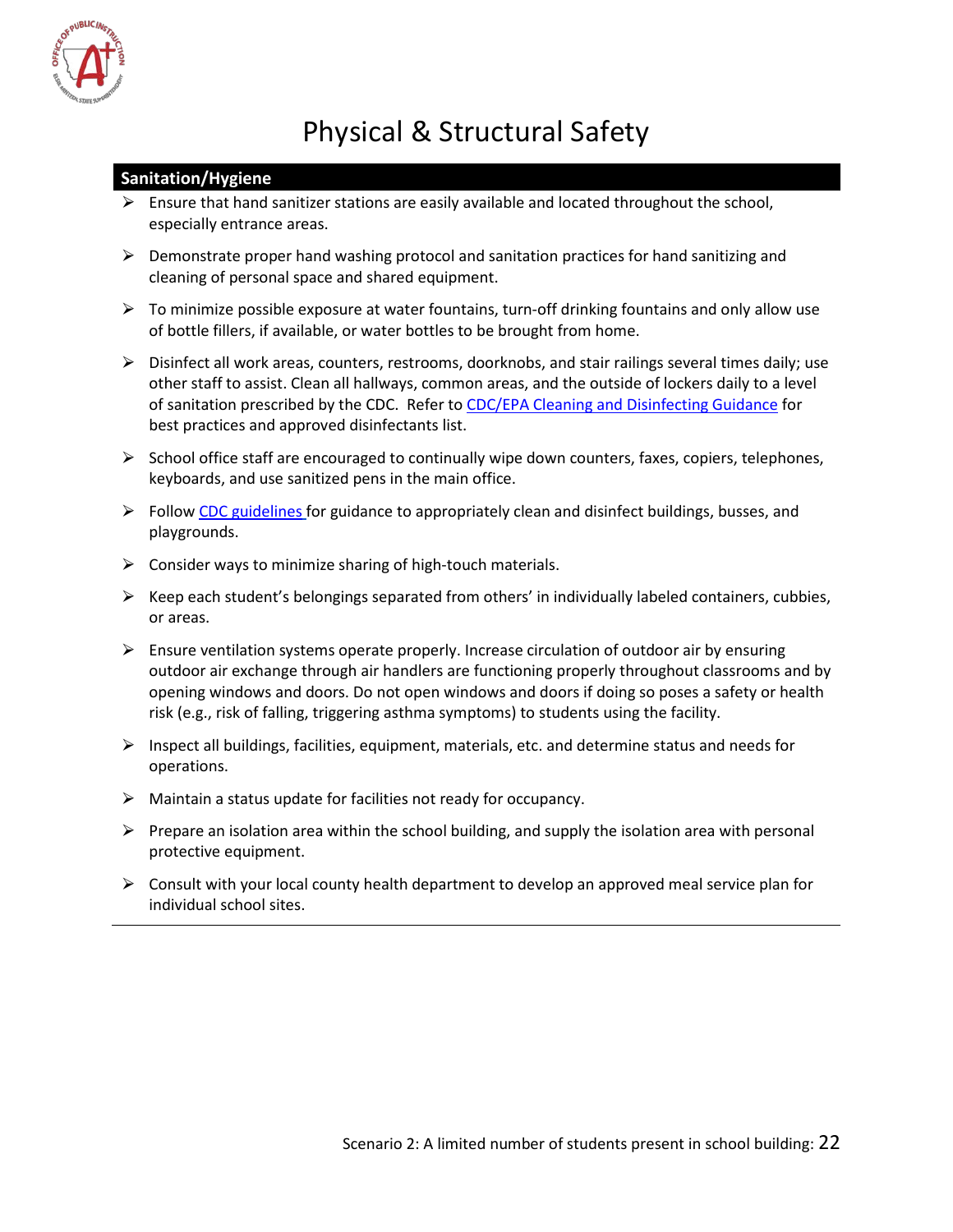

#### **Physical Health**

- $\triangleright$  Develop communication systems with county health for potential COVID exposure to school buildings, students, or staff.
- $\triangleright$  Require anyone (student and staff) with [COVID-19 symptoms](https://www.cdc.gov/coronavirus/2019-ncov/symptoms-testing/symptoms.html) to stay home.
- $\triangleright$  Continue procedures compliant with applicable privacy laws, FERPA, HIPAA, and the ADA.
- $\triangleright$  Recommend school nurses or designated staff compile frequent health reports for the Emergency Operations Planning (EOP) Team.
- $\triangleright$  Recommend [CDC Practice good hygiene guidance posters](https://www.como.gov/health/wp-content/uploads/sites/13/2020/03/stop-the-spread-of-germs-791x1024.jpg) (hand washing, cover while sneezing/coughing, physical distancing) be visible in classrooms and common areas.
- $\triangleright$  [The CDC recommends cloth face coverings](https://www.cdc.gov/coronavirus/2019-ncov/prevent-getting-sick/cloth-face-cover.html) when physical distancing is not possible. This recommendation may be challenging for students (especially younger students) to wear in all-day settings such as school. If schools require face coverings, they should provide instructions to students and staff on the [proper use, removal, and cleaning of cloth face coverings.](https://www.cdc.gov/coronavirus/2019-ncov/prevent-getting-sick/diy-cloth-face-coverings.html)

#### **Physical Distancing**

- $\triangleright$  Consider ways to convert outdoor space into learning space for months when weather is accommodating.
- $\triangleright$  Keep students in the same groups or classroom, with teachers rotating when practical.
- $\triangleright$  Students may alternate school days. Allow for cleaning time in classrooms between groups.
- $\triangleright$  Space seating/desks at least six feet apart when feasible. Turn desks to face in the same direction (rather than facing each other), or have students sit on only one side of tables, spaced apart.
- $\triangleright$  Prohibit congregation in hallways and lunchrooms; if possible, serve lunches in classrooms to avoid gathering of students in the cafeteria; stagger class changes to avoid large groups of students in the hallway; stagger dismissal for the same reason.
- $\triangleright$  Install physical barriers, such as sneeze guards or partitions, particularly in areas where it is difficult for individuals to remain at least six feet apart (e.g., reception desks, bathroom sinks).
- $\triangleright$  Provide physical guides, such as tape on floors or sidewalks and signs on walls, to ensure that staff and children remain at least six feet apart in lines and at other times (e.g. guides for creating "one way routes" in hallways).
- $\triangleright$  [Consider CDC guidance on pupil transportation.](https://www.cdc.gov/coronavirus/2019-ncov/community/organizations/bus-transit-operator.html) Schools should consider the need for more buses or alternative schedules to safely transport students. When physical distancing on buses is not possible, schools should consider cloth face masks and other mitigation strategies.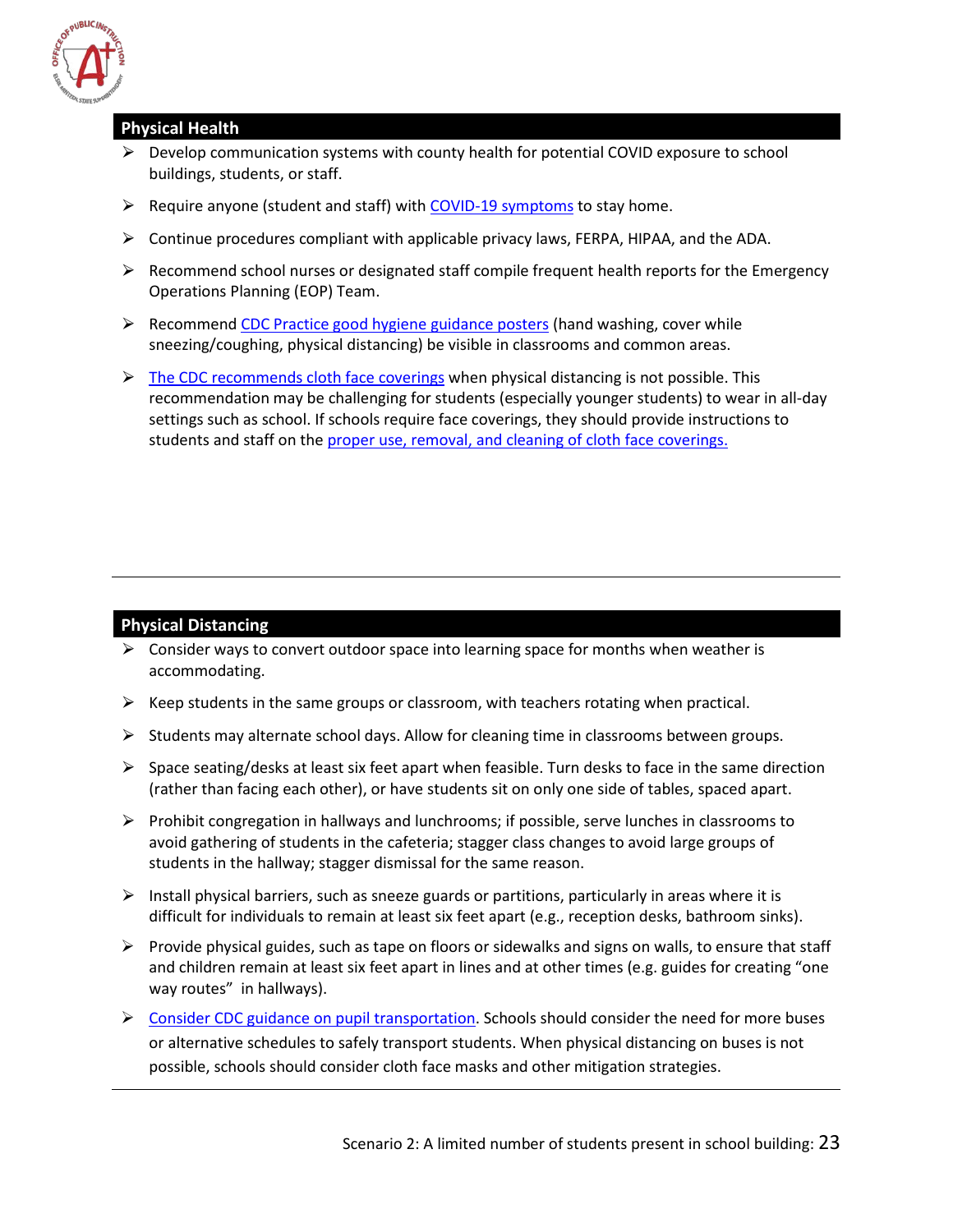

# <span id="page-24-0"></span>**Scenario 3:** A mixed model of traditional and remote learning with an increased number of students in school buildings.

In Scenario 3, there will be an increased capacity/number of students in the school building. This coincides with the governor's Phase 2, which increases permissible group size to 50 persons. Additionally, during this scenario schools will limit the number of activities to allow for continued physical distancing and will continue to provide remote learning opportunities for students who are not onsite.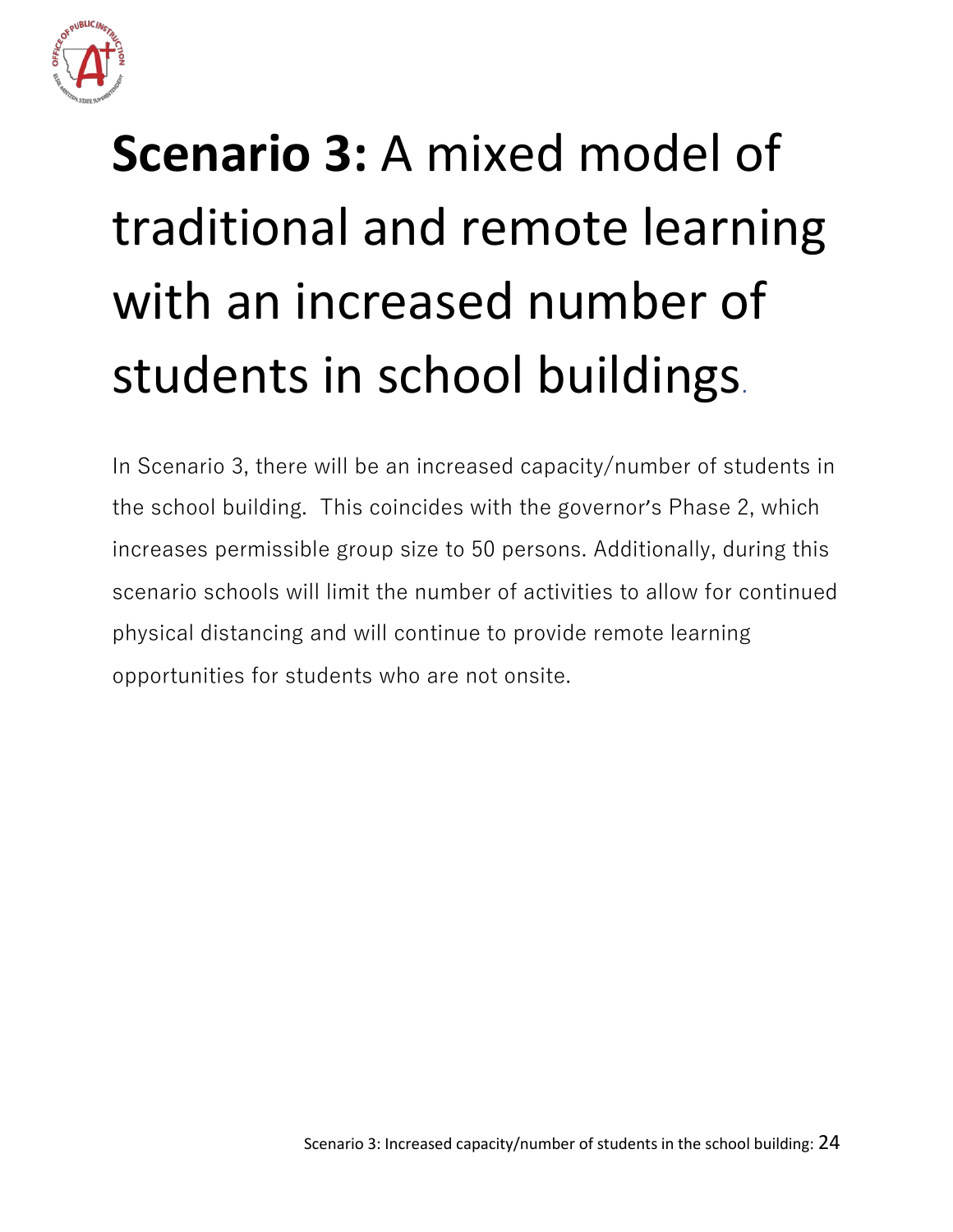

Corresponding governor's orders for this scenario increase permissible group size to groups of 50 and states to:

- Avoid GATHERING in groups of more than 50 people in circumstances that do not readily allow for appropriate physical distancing. It is recommended to continue physical distance in gatherings of any size. Groups larger than 50 people should be canceled unless physical distancing can be maintained.
- ALL VULNERABLE INDIVIDUALS should continue to adhere to stay home guidance. Members of households with vulnerable residents should be aware that by returning to work or other environments where distancing is not practical, they could carry the virus back home. Precautions should be taken to isolate vulnerable residents.
- It is recommended that gatherings occur in shifts (recess, cafeteria and hallway passing). Larger school events that draw in-person crowds are discouraged (sports, assemblies, dances etc.).
- All staff are encouraged to continue monitoring for re-emergence of COVID-19 symptoms and be in contact with local health departments and local hospitals/health providers for continued updates on community re-emergence indicators. Continue to monitor attendance for increases in absenteeism.

If relaxed restrictions are resulting in a new wave of infections, schools may need to return to Scenario 1 or 2. Continue to work in collaboration with local health officials who can help determine any level of transmission in the community. If a confirmed case has entered a school, all decisions should be made locally, in collaboration with the local public health department. Follow the [CDC Consideration for](https://www.cdc.gov/coronavirus/2019-ncov/downloads/considerations-for-school-closure.pdf)  [School Closures](https://www.cdc.gov/coronavirus/2019-ncov/downloads/considerations-for-school-closure.pdf) recommendations.

COVID-19 may come in waves, so understand that the recovery process may repeat several times. It is highly recommended that you **always be prepared** for school cancellations. Additional considerations are below:

\*\*If during Scenario 3, you will be providing remote learning, review Scenario 1's Academic [Programming](#page-11-0) guidance.

\*\*Revie[w Scenario 1](#page-7-0) and [Scenario 2's Social, Emotional, and Behavioral](#page-16-0) guidance for more information related to screening, monitoring, and promoting the wellness of students, families, and staff.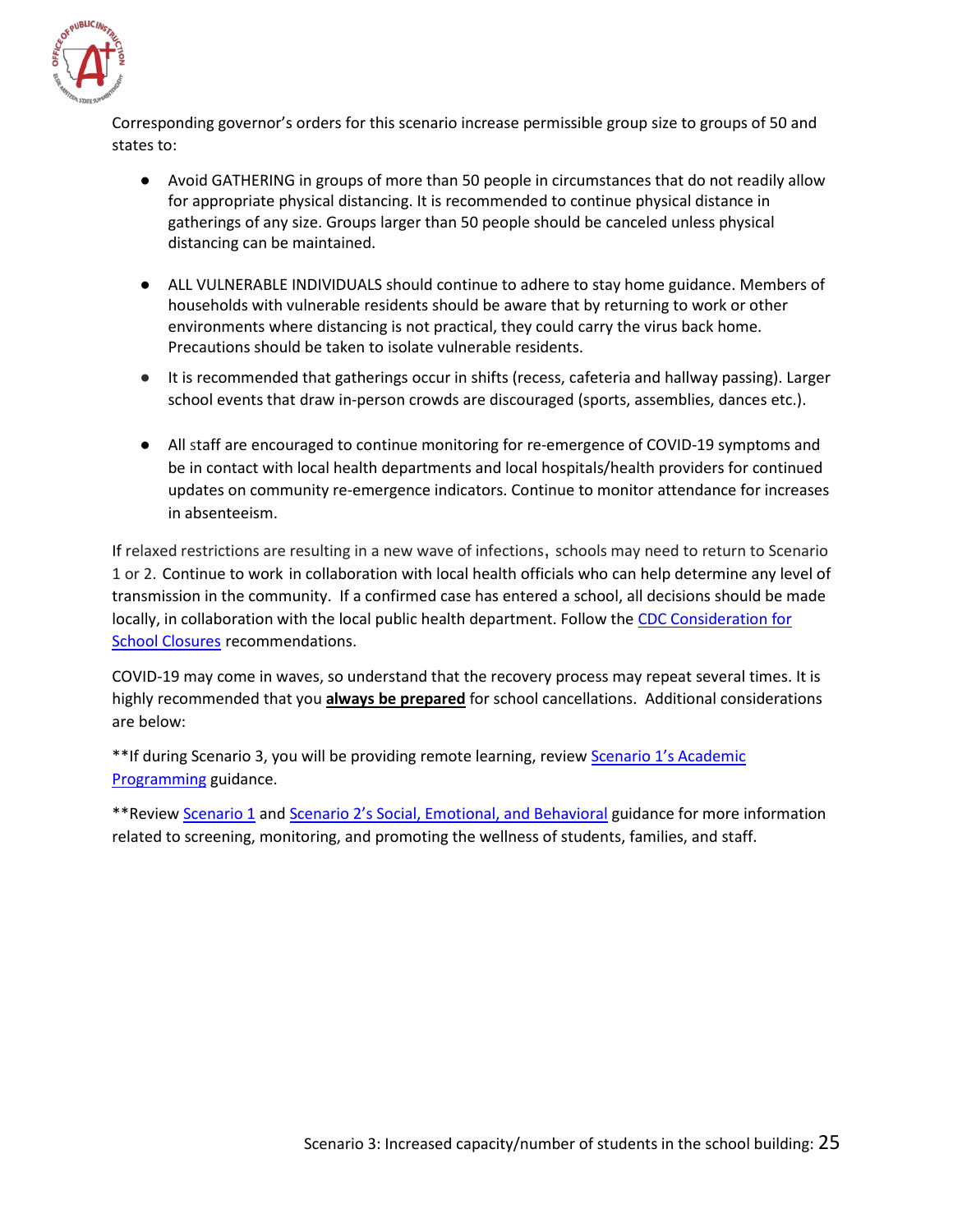

#### <span id="page-26-0"></span>Social, Emotional, and Behavioral

- $\triangleright$  Continue to monitor/screen staff and students for any need of additional support services.
- $\triangleright$  Continue the time for staff/student check-ins and promotion of wellness strategies.
- $\triangleright$  Continue to refer for support services as needed.

#### <span id="page-26-1"></span>Academic and Extracurricular Programming

- $\triangleright$  Organized youth activities should avoid gathering in groups of more than 50 people in circumstances that do not readily allow for appropriate physical distancing.
- $\triangleright$  Pursue options to convene sporting events and participation in sports activities in ways that minimize the risk of transmission of COVID-19 to players, families, coaches, and communities. Limit gatherings, events, and extracurricular activities to those who can maintain physical distancing, and support proper hand hygiene.
- $\triangleright$  Refer to the [Guidance for Opening up High School Athletics and Activities](https://www.nfhs.org/media/3812287/2020-nfhs-guidance-for-opening-up-high-school-athletics-and-activities-nfhs-smac-may-15_2020-final.pdf) for more information on safety precautions for athletic training and events for Scenario 3.
- $\triangleright$  If reinstating indoor physical education for students, ensure frequent disinfecting of articles such as mats and athletic equipment BEFORE and BETWEEN classes.

#### <span id="page-26-2"></span>Physical and Structural Safety

- $\triangleright$  It is recommended to continue physical distancing in gatherings of any size.
- $\triangleright$  Sanitation guidelines established i[n Scenario 2 continue.](#page-22-1)
- $\triangleright$  Continue to collaborate with your local health department.
- $\triangleright$  Continue to limit communal spaces, such as cafeterias and playgrounds with shared playground equipment. If this is not possible, stagger use, and disinfect between uses.
- $\triangleright$  Outdoor areas, like playgrounds, generally require normal routine cleaning but do not require disinfection. (Source: [CDC\)](https://www.cdc.gov/coronavirus/2019-ncov/community/disinfecting-building-facility.html)
- $\triangleright$  Consult with your local health department to develop an approved meal service plan for individual school sites.
- $\triangleright$  For school meal service options and considerations, reference OPI's Planning Checklists for a) [Meals Delivered to and Eaten in the Classroom;](http://opi.mt.gov/LinkClick.aspx?fileticket=S-UmM-avJM0%3d&portalid=182) b) [Meals Served in the Cafeteria and Eaten in the](http://opi.mt.gov/LinkClick.aspx?fileticket=Zm5spnDLSvI%3d&portalid=182)  [Classroom;](http://opi.mt.gov/LinkClick.aspx?fileticket=Zm5spnDLSvI%3d&portalid=182) and c) [Meals Served in the Cafeteria](http://opi.mt.gov/LinkClick.aspx?fileticket=yTZJlvAn_-0%3d&portalid=182)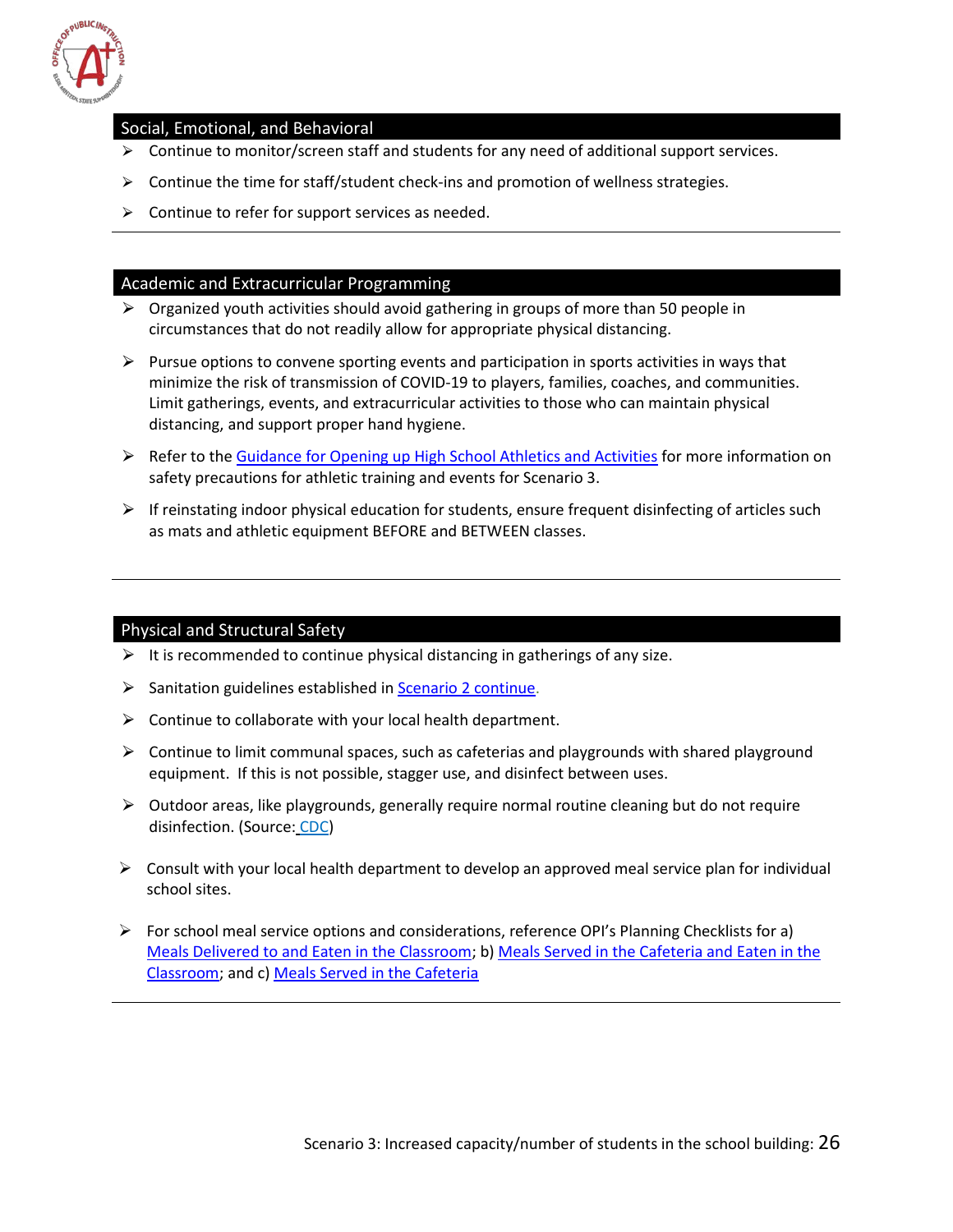

# <span id="page-27-0"></span>**Scenario 4:** Near full capacity of attendance and operations in a traditional setting, with remote learning for students not onsite.

- For ALL INDIVIDUALS there is no limit on group size, however, everyone should observe physical distancing and minimize contact time with others, and limit time spent in crowded environments.
- VULNERABLE INDIVIDUALS may still need to take precautions, and remote learning for students not onsite should be available.
- Continue to follow the Governor's Guidelines for Phase Three.

Continue monitoring for re-emergence of COVID-19 symptoms and be in contact with the local health department for continued updates on community re-emergence indicators.

During this time, schools are encouraged to review the school EOP plan and adjust their Emergency Operations Plan Infectious Disease annex as gaps are identified.

The Readiness and Emergency Management for Schools (REMS) technical assistance center offers free training: [SCHOOL EOPS IN-DEPTH: PLANNING FOR INFECTIOUS DISEASES](https://rems.ed.gov/trainings/CourseInfectious.aspx)

\*\*If, during Scenario 4, you will be providing remote learning, review Scenario 1's Academic [Programming](#page-11-0) guidance.

\*\*Revie[w Scenario 1,](#page-7-0) Scenario 2, and Scenario 3's Social, Emotional, and Behavioral guidance for more information related to screening, monitoring, and promoting the wellness of students, families, and staff.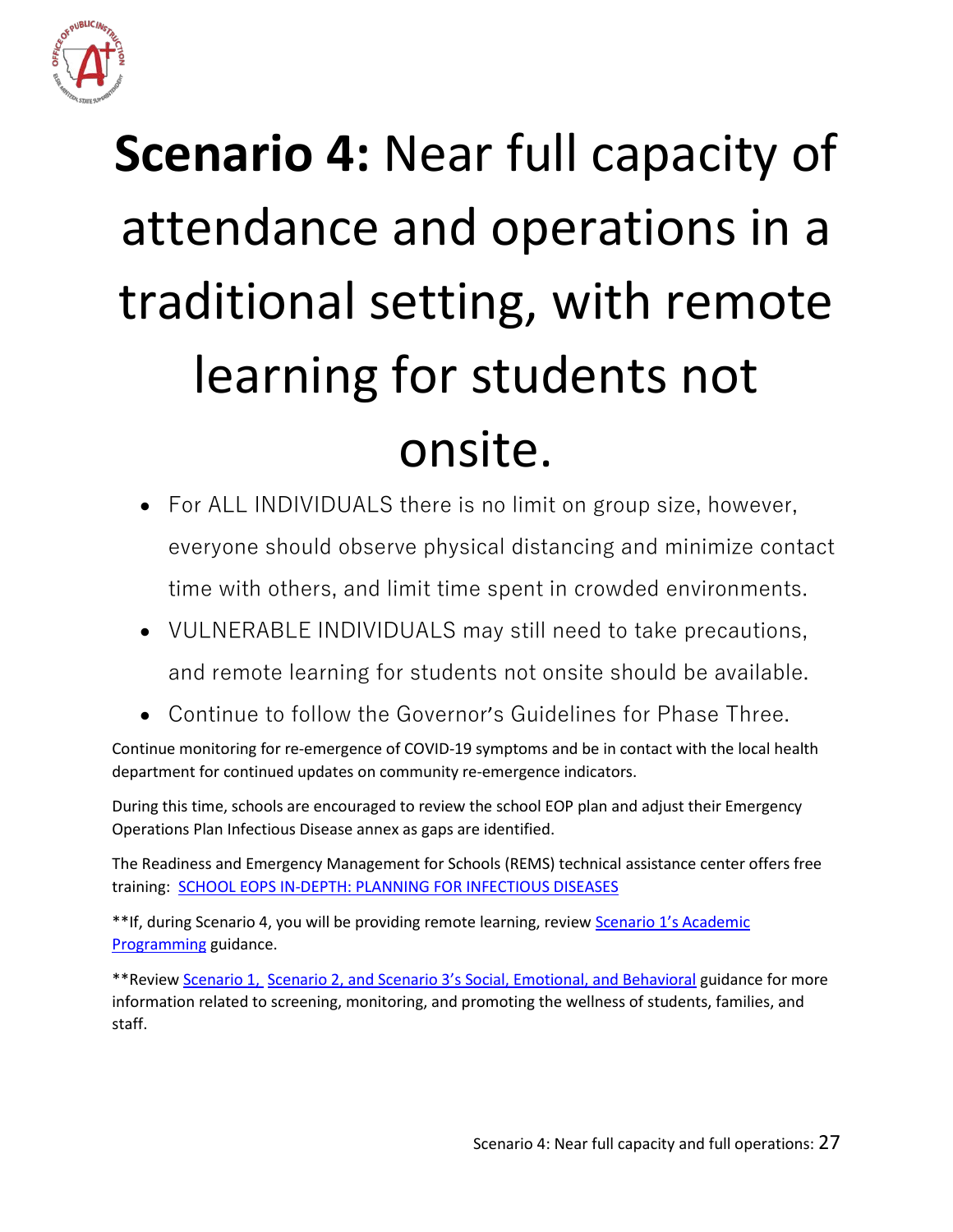

# <span id="page-28-0"></span>**Special Education Considerations for All Scenarios**

The Office of Public Instruction (OPI) is committed to supporting students, schools, and families during this unprecedented time. We are committed to continued efforts to be flexible and consider a wide range of delivery methods and modalities in order to make good faith efforts in providing services to students with disabilities in accordance with the intent of the Individuals with Disabilities Education Act (IDEA).

The OPI has compiled the guidance, resources, and tools below to assist districts, IEP teams, and families as they work together to provide the most appropriate services in light of the unique individual circumstances of students, schools, and communities. Information can be found at [COVID-19 Special](http://opi.mt.gov/Educators/Teaching-Learning/Special-Education/COVID-19-Special-Education-Information)  [Education Information.](http://opi.mt.gov/Educators/Teaching-Learning/Special-Education/COVID-19-Special-Education-Information)

When reopening school buildings after extended closures due to COVID-19, there are several things that need to be considered regarding special education programs. The following is a list of things to consider:

#### **Special Education**

- $\triangleright$  Establish a committee or team to outline the steps necessary to implement the district's reopening plans regarding special education.
- $\triangleright$  Consider how to facilitate the transition back into the school environment to limit the impact of a student's disability.
- $\triangleright$  Consider what professional development staff may be needed to support student mental health, physical health, and altered learning environment needs.
- $\triangleright$  Plan for staffing, depending on the Scenario.
- ⮚ Determine who will be the district point of contact communicating with special education staff and parents.
- $\triangleright$  Review facility plans to ensure physical distancing and ADA compliance.
- $\triangleright$  Consider if/how new cleaning procedures may adversely affect any student such as those with chemical sensitivities.
- $\triangleright$  Determine a process for conducting evaluation, reevaluation, and developing IEPs.
- $\triangleright$  Review the information and data collected prior to and during the school building closure, including observations and information provided by parents.
- $\triangleright$  Implement a process for determining whether progress has been made towards IEP goals or loss of learning specific to IEP goals occurred which may require a different approach.
- $\triangleright$  IEP teams should use information collected from a variety of sources to determine whether additional services are required and what those services will be.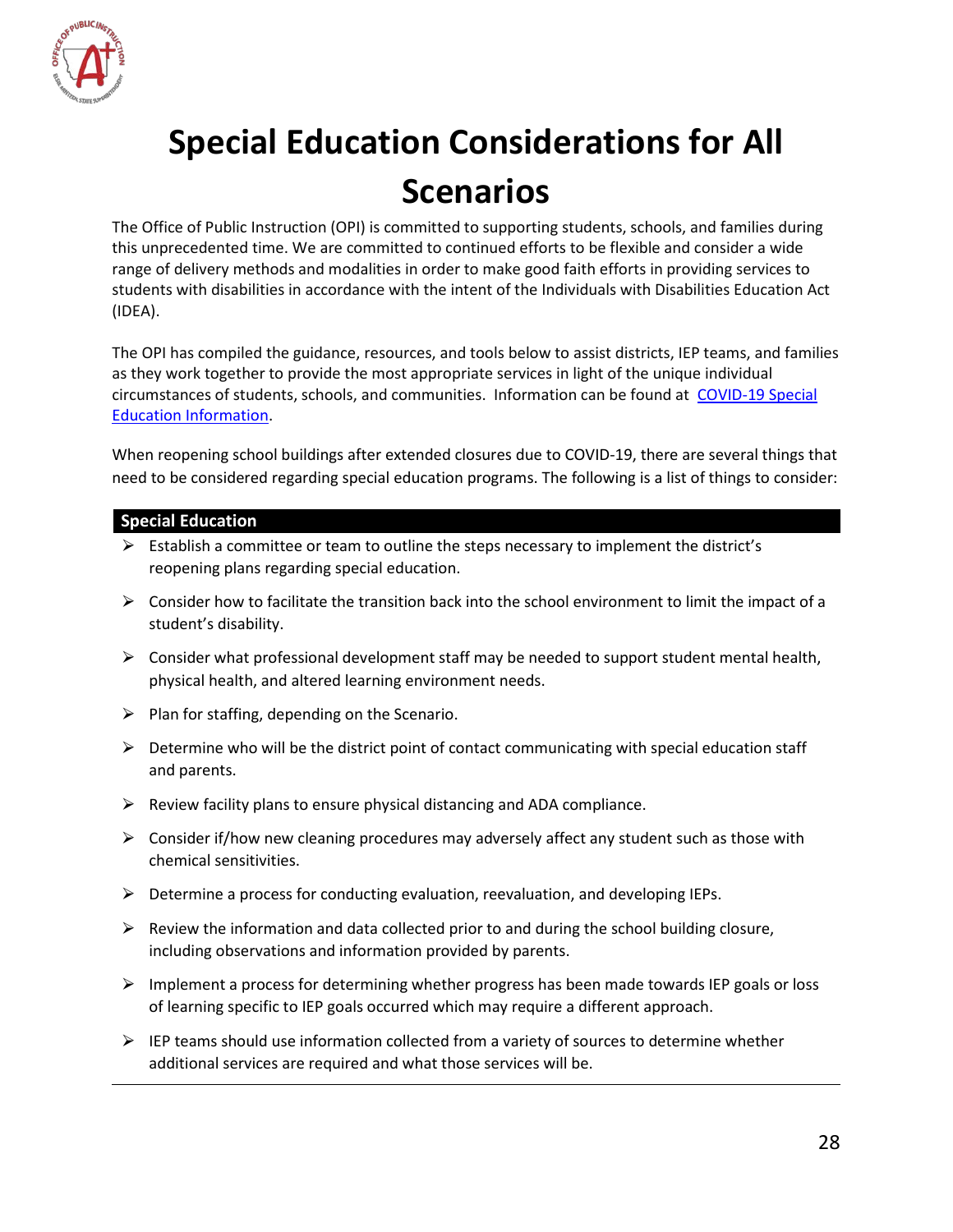

# <span id="page-29-0"></span>**Nutrition Considerations for All Scenarios**

Schools participating in OPI School Nutrition Programs have options for serving students when reopening in the fall. Programs should contact you[r regional specialist](http://opi.mt.gov/Leadership/Management-Operations/School-Nutrition/SystemsLogin) directly for school nutrition questions and concerns. The [OPI School Nutrition Guidance for Schools and Families](http://opi.mt.gov/Re-opening-Schools#9545810689-school-nutrition) page provides resources for school re-opening.

The federal school nutrition programs administered by the Montana Office of Public Instruction has approved flexibility to support local communities during COVID-19 school site re-opening. Follow precautions to ensure the safety of school food service professionals and families by considering the following guidance:

#### **Food Safety**

- ▶ For food safety guidance, reference [OPI's Meal Service Procedures During a Pandemic.](http://opi.mt.gov/LinkClick.aspx?fileticket=qLep6sP1KGE%3d&portalid=182)
- $\triangleright$  Consider remote meal service options that maximize safety and physical distancing, such as grab and go breakfasts and lunches. Reference OPI'[s Planning Checklist for Remote Meal Service.](http://opi.mt.gov/LinkClick.aspx?fileticket=g9cp0QsZPqM%3d&portalid=182)
	- o No self-serve stations or buffets.
	- o Staff wear masks and gloves while interacting with individuals.
	- o Establish hours of operation that allow for facility occupancy that meets physical distancing requirements.
	- o Develop traffic flow patterns and seating arrangements for each venue.
	- o Adopt school breakfast in the classroom strategies for lunch.
	- o Designate entrances for those leaving campus for lunch.
- $\triangleright$  Consult with your local health department to develop an approved meal service plan for individual school sites.
- $\triangleright$  For additional school meal service options and considerations, reference OPI's Planning Checklists for a) [Meals Delivered to and Eaten in the Classroom;](http://opi.mt.gov/LinkClick.aspx?fileticket=S-UmM-avJM0%3d&portalid=182) b) [Meals Served in the Cafeteria and Eaten](http://opi.mt.gov/LinkClick.aspx?fileticket=Zm5spnDLSvI%3d&portalid=182)  [in the Classroom;](http://opi.mt.gov/LinkClick.aspx?fileticket=Zm5spnDLSvI%3d&portalid=182) and c[\) Meals Served in the Cafeteria](http://opi.mt.gov/LinkClick.aspx?fileticket=yTZJlvAn_-0%3d&portalid=182)
- $\triangleright$  Identify additional staff to monitor the designated entrance for off-campus lunch students.
- $\triangleright$  Stay six feet apart from others, including coworkers and families.
- $\triangleright$  Set up prep stations, work areas, carts, and tables so that people stay six feet apart.
- $\triangleright$  Wash hands frequently using [proper handwashing methods.](https://www.cdc.gov/handwashing/when-how-handwashing.html)
- $\triangleright$  [Sanitize hands w](https://www.cdc.gov/coronavirus/2019-ncov/hcp/hand-hygiene.html)hen hand washing is not possible.
- $\triangleright$  Wear disposable gloves and change them frequently.
- $\triangleright$  Wear aprons that are single-use or laundered daily.
- $\triangleright$  Clean and sanitize high-touch surfaces regularly.
- $\triangleright$  Follow CDC recommendations on using [face masks a](https://www.cdc.gov/coronavirus/2019-ncov/prevent-getting-sick/diy-cloth-face-coverings.html)nd [hand hygiene.](https://www.cdc.gov/coronavirus/2019-ncov/hcp/hand-hygiene.html)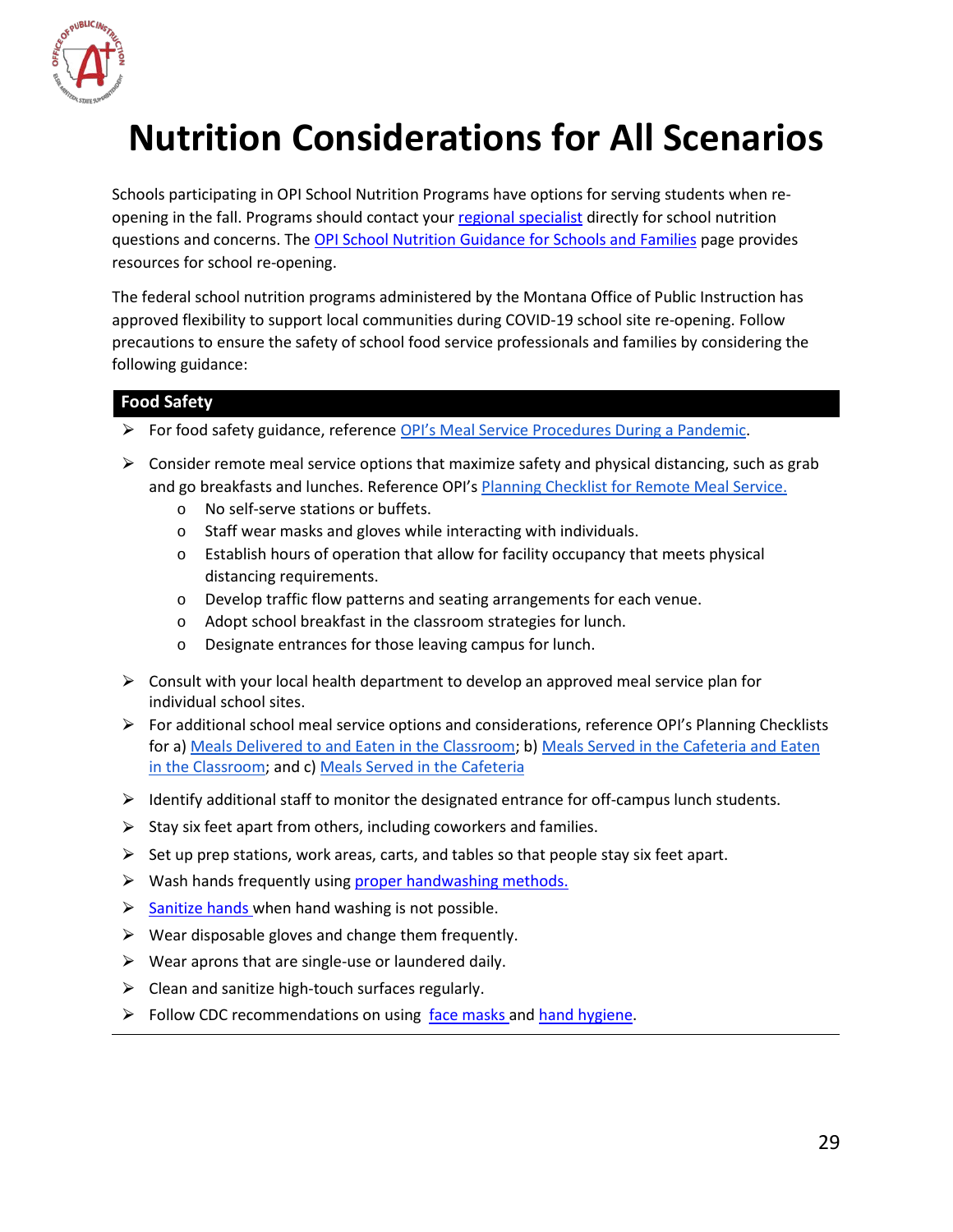

# **Flexibilities Available to Schools**

#### <span id="page-30-1"></span><span id="page-30-0"></span>Federal waiver information:

The OPI has applied, received, and is continuing to seek flexibility through waivers under the Elementary and Secondary Education Act (ESEA) of 1965 as amended as the Every Student Succeeds Act (ESSA) in 2015. The 2020 and pending state and federal waivers are important as they provide school districts with some relief and the ability to focus locally on the basic educational services and needs of students.

To date, the OPI has received waivers for the following requirements (see the **[USED Waiver Granted](https://drive.google.com/file/d/17kbfLmwa-m0gIRFIYElspOgXyVN5KGD3/view?usp=sharing)  [Letter](https://drive.google.com/file/d/17kbfLmwa-m0gIRFIYElspOgXyVN5KGD3/view?usp=sharing)**):

- **[Assessment requirements](https://sites.google.com/a/opiconnect.org/2020-montana-waivers/sub2)** in section 1111(b)(2) for the school year 2019-2020.
- **[Accountability and school identification requirements](https://sites.google.com/a/opiconnect.org/2020-montana-waivers/sub2)** in sections 1111(c)(4) and 1111(d)(2)(C) (D) that are based on data from the 2019-2020 school year.
- **[Report card provisions](https://sites.google.com/a/opiconnect.org/2020-montana-waivers/sub2)** related to assessments and accountability in section 1111(h) based on data from the 2019-2020 school year.

Additionally, the OPI received approval for the **[Fiscal](https://sites.google.com/a/opiconnect.org/2020-montana-waivers/sub2) [Flexibility](https://sites.google.com/a/opiconnect.org/2020-montana-waivers/sub2)** waiver, which provides flexibility in the use of funds and other requirements covered under ESEA including the Title I, Parts A–D, Title II, Title III, Part A, Title IV, Parts A–B, and Title V programs.

The [Montana Waivers](https://sites.google.com/a/opiconnect.org/2020-montana-waivers/) page is intended to provide information to the public on what the waivers mean today, and in the future, and how the public can engage in the discussion through the Public Comment Process.

#### <span id="page-30-2"></span>Pursuit of additional flexibilities

The Montana FLEX 2020 task force provided recommendations for flexibilities to pursue which may reduce policy burden or provide relief to schools. The final recommendations from the Task Force were within five focus areas:

- Strengthening existing policy flexibility
- Evaluating progress and impact of state graduation, credit, funding, licensure, and accreditation policies
- Maximizing flexibilities in assessment, accountability, and reporting systems
- Fostering and supporting local innovation
- Leveraging federal flexibilities and resources

Task Force members and OPI staff outlined **draft** action plans to consider why, what, when, how, and who could implement the new flexibilities that were identified as crucial-do now. Those draft plans are in the *Montana Flex2020 Task Force Report: Recommended New Flexibilities report located at this [link.](http://opi.mt.gov/Portals/182/Page%20Files/MT%20Flex%202020%20Task%20Force/FLEX2020%20Report%20on%20New%20Recommended%20Flexibilities_Final7.1.pdf?ver=2020-07-02-095625-797)*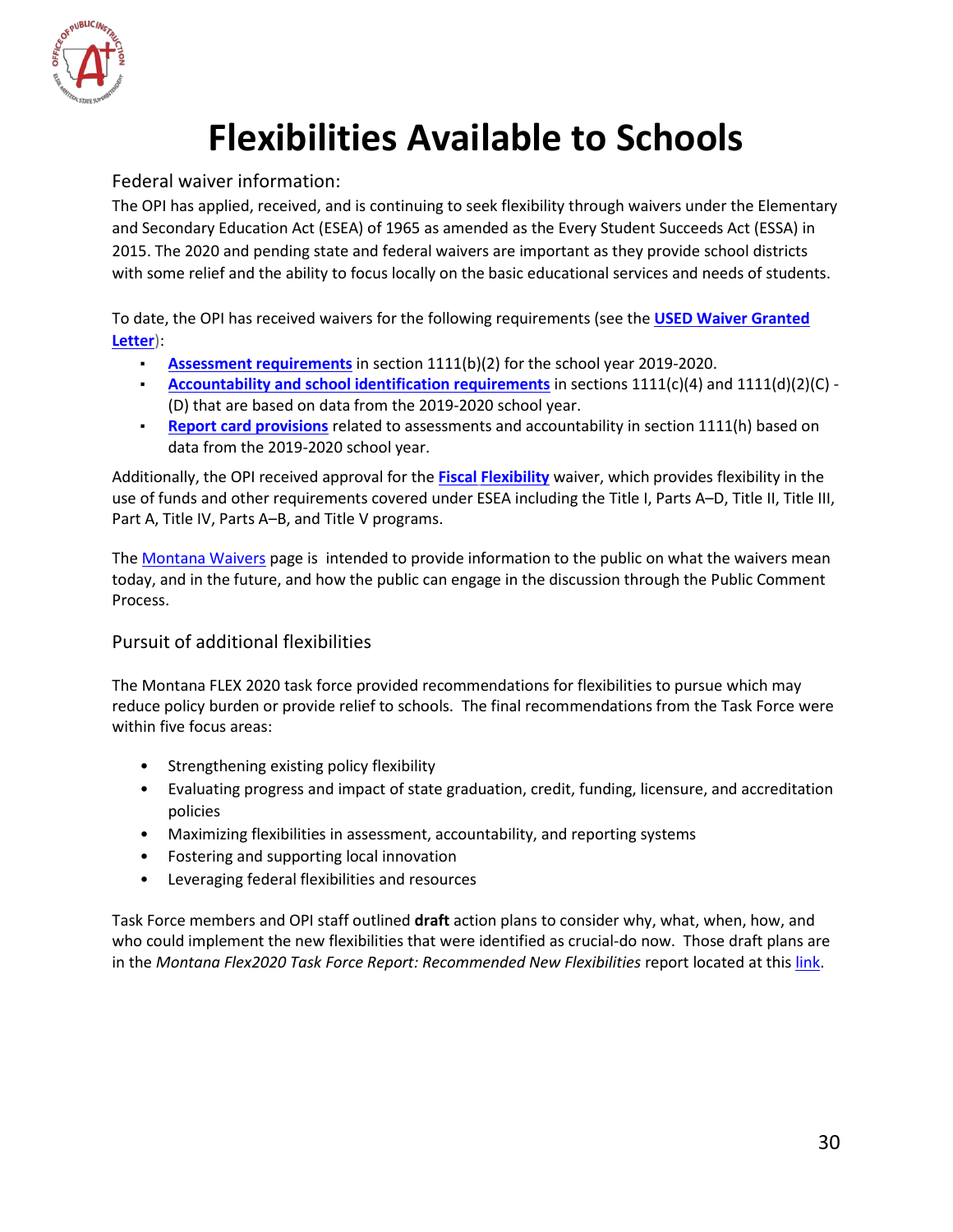

# **Additional Resources**

#### <span id="page-31-1"></span><span id="page-31-0"></span>*Social, Emotional, and Behavioral*

[OPI School Mental Health](http://opi.mt.gov/Educators/School-Climate-Student-Wellness/School-Mental-Health)

• Use the resources on this page to learn more about resources and supports for promoting school mental health.

[ASCA and NASP School Reentry Considerations: Supporting Student Social and Emotional Learning and](https://www.schoolcounselor.org/asca/media/asca/Publications/SchoolReentry.pdf)  [Mental and Behavioral Health Amidst COVID-19](https://www.schoolcounselor.org/asca/media/asca/Publications/SchoolReentry.pdf)

• A document from the American School Counselor Association and the National Association of School Psychologists with recommendations for supporting student social and emotional learning and mental and behavioral health amidst COVID-19.

[Trauma-Informed Care for Schools Before, During and After Emergency Events](https://rems.ed.gov/docs/Trauma-Informed_Care_for_Schools_Presentation_508C.pdf)

• Presentation from the Readiness and Emergency Management for Schools technical assistance center, covering (a) Trauma and Retraumatization, (b) Manifestations of Trauma in Students, (c) Trauma-Informed Approach, and (d) Considerations for Preparedness Planning.

Addressing Barriers to Learning: Plan ahead to [support the transition back of students, families,](http://smhp.psych.ucla.edu/pdfdocs/newsletter/spring20.pdf) and staff

• The Center for Mental Health in Schools and Student/Learning Supports quarterly e-journal from Summer 2020 focused on school reopening for Fall 2020.

#### [CASEL Leveraging SEL as you Prepare to Reopen and Renew your School Community](https://casel.org/wp-content/uploads/2020/05/CASEL_Leveraging-SEL-as-You-Prepare-to-Reopen-and-Renew.pdf)

• In this guide, CASEL shares a framework with actionable recommendations to help school leadership teams plan for the SEL needs of all students and adults during the upcoming transition into summer and the beginning of the new school year. While this guidance is written for school leadership teams, states and districts will play critical roles in ensuring schools have the resources, support, and guidance needed to carry out these actions. This guide positions SEL as a critical underpinning to the success of overall transition planning, recognizing school leaders have multiple other considerations for reopening schools, including academics, operations, access to technology, and physical health.

#### [CDC Checklist for Parents](https://www.cdc.gov/coronavirus/2019-ncov/downloads/schools-checklist-parents.pdf)

• Parents can use this guide to help protect your family from COVID-19 by practicing and promoting everyday healthy habits. If an outbreak occurs in your community, your school may dismiss students to prevent further spread of the virus. Use this checklist to plan and take action if COVID-19 outbreak occurs in your community.

#### [CDC Checklist for Teachers](https://www.cdc.gov/coronavirus/2019-ncov/downloads/schools-checklist-teachers.pdf)

• Teachers can use this checklist to plan and take action if COVID-19 outbreak occurs in your community.

Acceptable Use of Technology and Online Ethics

[Montana Department of Justice: Students and Technology](https://dojmt.gov/safeinyourspace/for-educators-students-and-technology/)

• An article outlining safety precautions teachers should take regarding students and technology.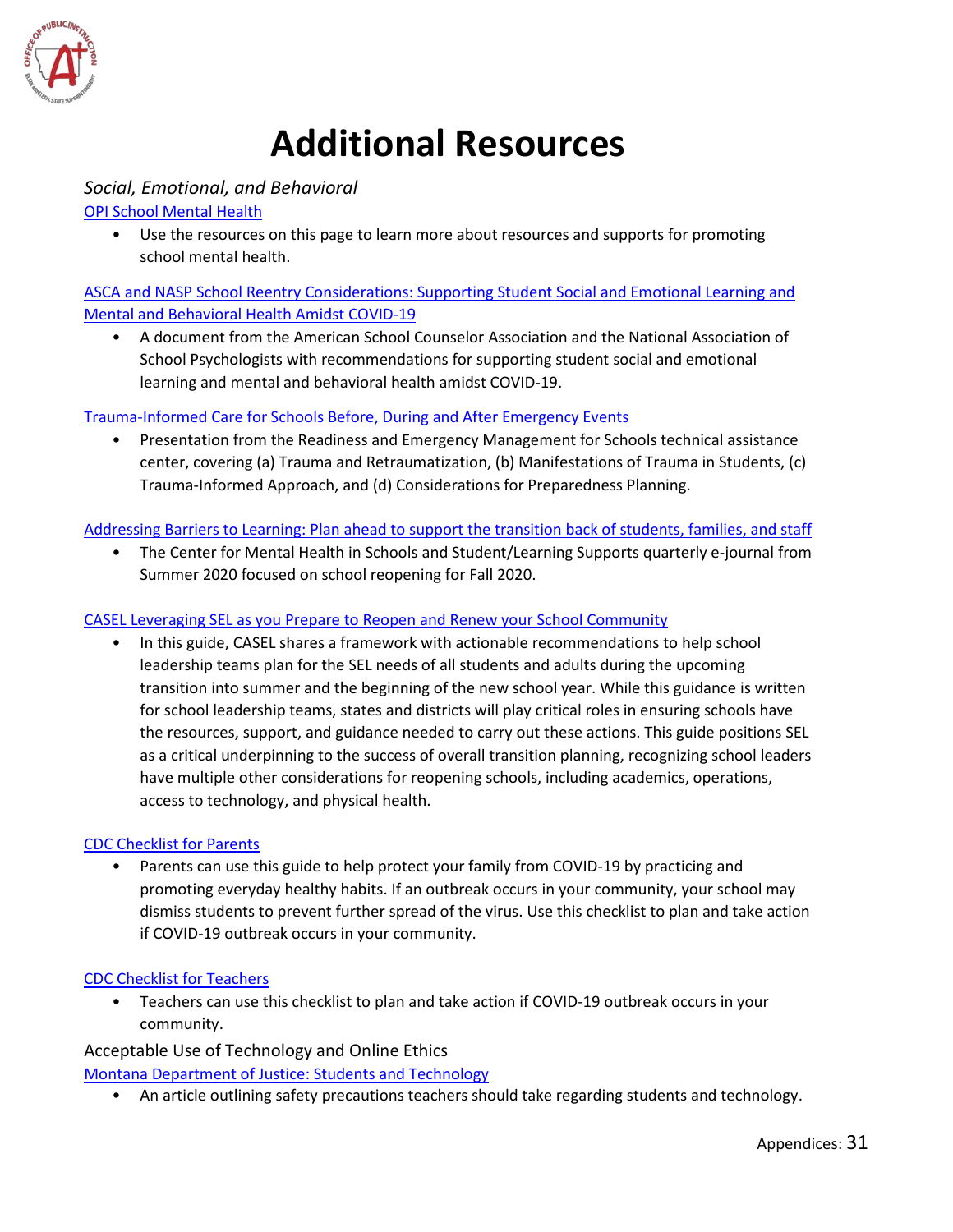

#### [Great Falls: Computer Acceptable Use and Internet Agreement](https://gfps.k12.mt.us/sites/default/files/7-12AUP.pdf)

• An example of acceptable use and an internet agreement.

#### Communication

#### [OPI Family and Community Engagement](http://opi.mt.gov/Leadership/Academic-Success/Family-and-Community-Engagement#839479034-welcomed-valued-and-connected)

• The home page for OPI Family and Community Engagement resources.

#### Equity [OPI Empowerment and Equity](http://opi.mt.gov/Leadership/Academic-Success/Family-and-Community-Engagement#839479037-empowerment-and-equity) Resources

#### <span id="page-32-0"></span>*Academic Programming*

#### Remote learning Platforms

[OPI Online Learning Resource Page](http://opi.mt.gov/Educators/Teaching-Learning/Online-Learning-Resources)

#### [EdReport's](https://edreports.org/resources/article/instructional-materials-during-remote-learning-reflection-and-planning-tool) [Instructional Materials During Remote Learning: Reflection and Planning Tool](https://edreports.org/resources/article/instructional-materials-during-remote-learning-reflection-and-planning-tool)

• Use this tool to reflect on the availability, accessibility, and use of high-quality instructional materials to ensure your district has what it needs for re-entry in the fall and the return to inperson learning in the future.

#### [TNTP Learning Acceleration Guide](https://tntp.org/covid-19-school-response-toolkit/view/learning-acceleration-guide)

- The New Teacher Project created the following guidance, organized around a few key questions, to help school and district stakeholders responsible for learning acceleration planning::
	- o How do we create a plan to accelerate student learning?
	- o How do we accelerate student learning in the next two years?
	- o What other challenges should we be anticipating as we plan to accelerate student learning?

#### Student Assessment

#### KY: COVID-19 Considerations for [Reopening Schools Evaluating Students' Academic Readiness](https://education.ky.gov/comm/Documents/Reopening%20Evaluating%20Students%20Academic%20Readiness%20MC.pdf)

• Kentucky guide for how to identify student gaps in learning and need.

#### <span id="page-32-1"></span>*Physical and Structural Safety*

#### Physical Health

#### [FERPA and the Coronavirus Disease 2019 \(COVID-19\)](https://studentprivacy.ed.gov/resources/ferpa-and-coronavirus-disease-2019-covid-19)

• The purpose of this guidance is to answer questions that school officials may have had concerning the disclosure of personally identifiable information from students' education records to outside entities when addressing the Coronavirus Disease 2019 (COVID-19).

#### Physical Distancing

[CDC recommendations on social distancing](https://www.cdc.gov/coronavirus/2019-ncov/prevent-getting-sick/social-distancing.html)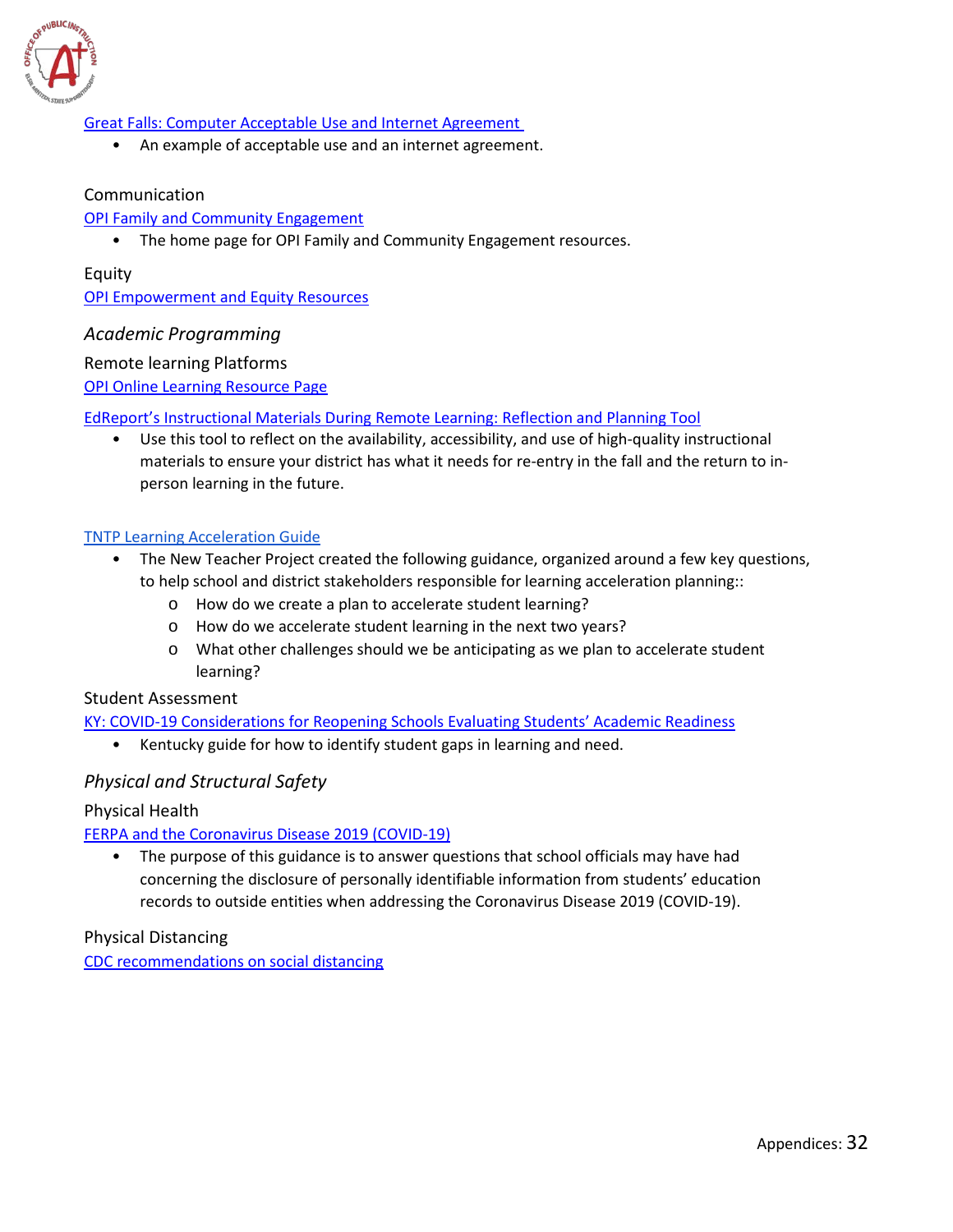

## <span id="page-33-0"></span>**Appendix A: Governor's Guidance on Reopening Montana's Schools: April 22, 2020**

[Guidance for the Phased Reopening of Montana, Phase One](https://covid19.mt.gov/Portals/223/Documents/04-22-20%20Directive%20and%20Appx%20-%20Reopening%20Phase%20One.pdf?ver=2020-04-22-124954-977)

[Montana Reopening the Big Sky Phased Approach](https://covid19.mt.gov/Portals/223/Documents/Reopening%20Montana%20Phase%202.pdf?ver=2020-05-20-142015-167%20%20%20%20%20%20%20)

[Governor's Plan for Reopening Montana Schools](https://covid19.mt.gov/Portals/223/Documents/Education%20Final.pdf?ver=2020-07-02-123418-013)

### <span id="page-33-1"></span>**Appendix B:** CDC Guidance for Resuming School

[Considerations for Schools](https://www.cdc.gov/coronavirus/2019-ncov/community/schools-childcare/schools.html)

Updated May 19, 2020

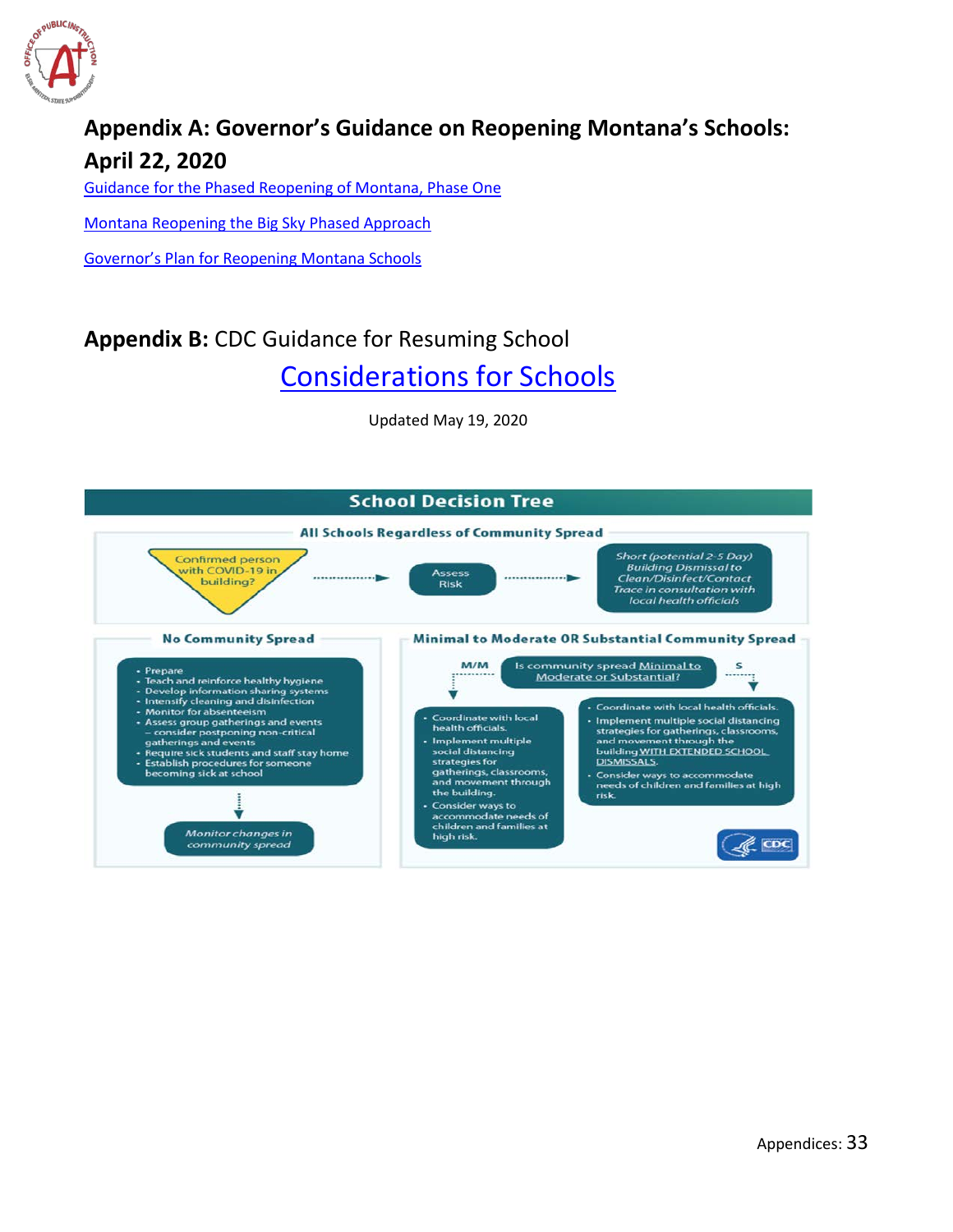

## <span id="page-34-0"></span>**Appendix C:** Existing Flexibilities/Innovations in Code and Rules

|                | <b>FLEXIBILITY</b>                      | <b>FINANCIAL</b>      | PROGRAMMATIC         | <b>LINK</b>            |
|----------------|-----------------------------------------|-----------------------|----------------------|------------------------|
| $\mathbf{1}$   | Personalized/proficiency-based          | $20 - 9 - 311(4)(d)$  | $10.55.906(3)$ & (4) | Proficient             |
|                | learning both at the individual         |                       |                      | <b>Student</b>         |
|                | level and as an exception to            |                       |                      | <b>Guidance</b>        |
|                | aggregate hours of instruction          |                       |                      |                        |
| $\overline{2}$ | <b>Offsite learning is specifically</b> | $20 - 1 - 101(5)(14)$ |                      |                        |
|                | authorized as a means of meeting        |                       |                      |                        |
|                | the aggregate hours of instruction      | 20-7-118              |                      |                        |
|                | and generating ANB                      |                       |                      |                        |
| 3              | Trustees have the authority to          | 20-10-101             |                      |                        |
|                | use transportation funds through        |                       |                      |                        |
|                | individual contracts with offsite       |                       |                      |                        |
|                | learning students' families, to         |                       |                      |                        |
|                | reimburse the cost of meals             |                       |                      |                        |
|                | ("board and room" is what the           |                       |                      |                        |
|                | statute provides) and provision of      |                       |                      |                        |
|                | correspondence (aka offsite)            |                       |                      |                        |
|                | courses                                 |                       |                      |                        |
| 4              | Use of the tuition fund to cover        |                       |                      | Tuition                |
|                | the full costs of IDEA that are not     | 20-5-324 (5)(a)(iii)  |                      | <b>Calculator link</b> |
|                | funded by (general fund budget          |                       |                      | coming                 |
|                | per pupil + state and federal           |                       |                      |                        |
|                | special education payment)              |                       |                      |                        |
| 5              | The authority to enroll and admit       | $20 - 5 - 101(3)$     |                      |                        |
|                | children under the age of 5 and         |                       |                      |                        |
|                | generate ANB when there are             |                       |                      |                        |
|                | exceptional circumstances in the        |                       |                      |                        |
|                | discretion of the trustees that         |                       |                      |                        |
|                | merit waiver of the age                 |                       |                      |                        |
|                | requirement                             |                       |                      |                        |
| 6              | The authority to continue to            | 20-5-101              | 10.55.906(1)         |                        |
|                | serve and generate ANB from a           |                       |                      |                        |
|                | student who has graduated but           |                       |                      |                        |
|                | who has not yet reached the age         |                       |                      |                        |
|                | of 19                                   |                       |                      |                        |
| $\overline{7}$ | Eligible use of Adult Education         | 20-7-701              |                      |                        |
|                | funds for anyone who is 16 years        |                       |                      |                        |
|                | of age or older who is not a            |                       |                      |                        |
|                | regularly enrolled full-time pupil      |                       |                      |                        |
|                | of the district.                        |                       |                      |                        |
| 8              | Multi-district agreements               | $20 - 3 - 363$        |                      |                        |
| 9              | Transfer and flexible use of state      | 20-9-208              |                      |                        |
|                | funds                                   |                       |                      |                        |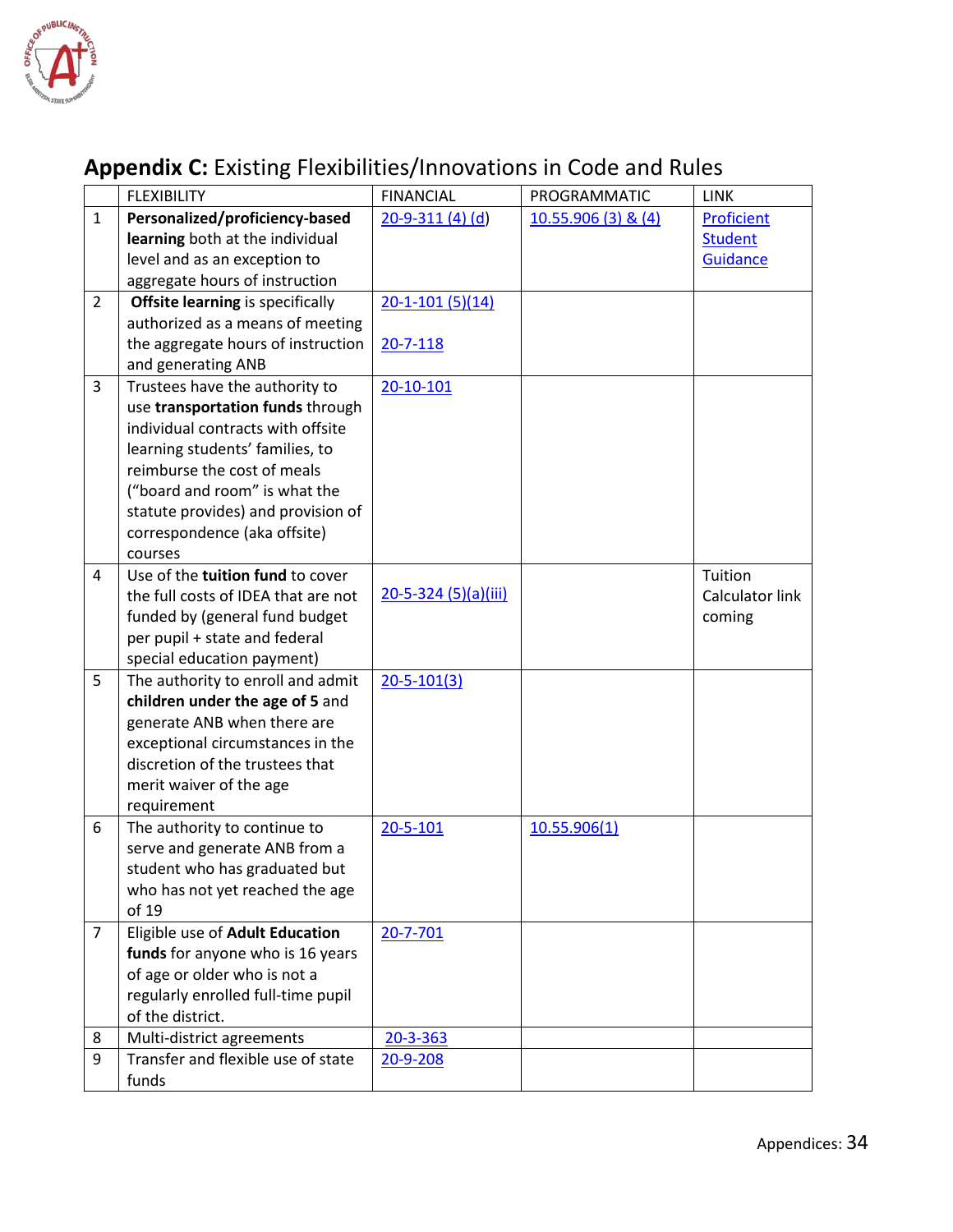

| 10 | Transfers for school safety      | 20-9-236; 20-9-        |  |
|----|----------------------------------|------------------------|--|
|    |                                  | 502; 20-9-525          |  |
| 11 | Look back allowance              | 20-9-308               |  |
| 12 | Non-voted increases of base      | $20 - 9 - 308(2)(b)$ . |  |
|    | general fund by borrowing \$\$   |                        |  |
|    | from non-voted levies            |                        |  |
| 13 | Ability to leverage major        | 20-9-471, 20-9-        |  |
|    | maintenance funds for loans from | 525(2)                 |  |
|    | the Board of Investments or the  |                        |  |
|    | private sector                   |                        |  |
| 14 | Flexibility to transfer donated  | 20-9-604               |  |
|    | funds that were not earmarked    |                        |  |

*Note: The identified flexibilities were provided by The Montana School Boards Association's Executive Director, Lance Melton.*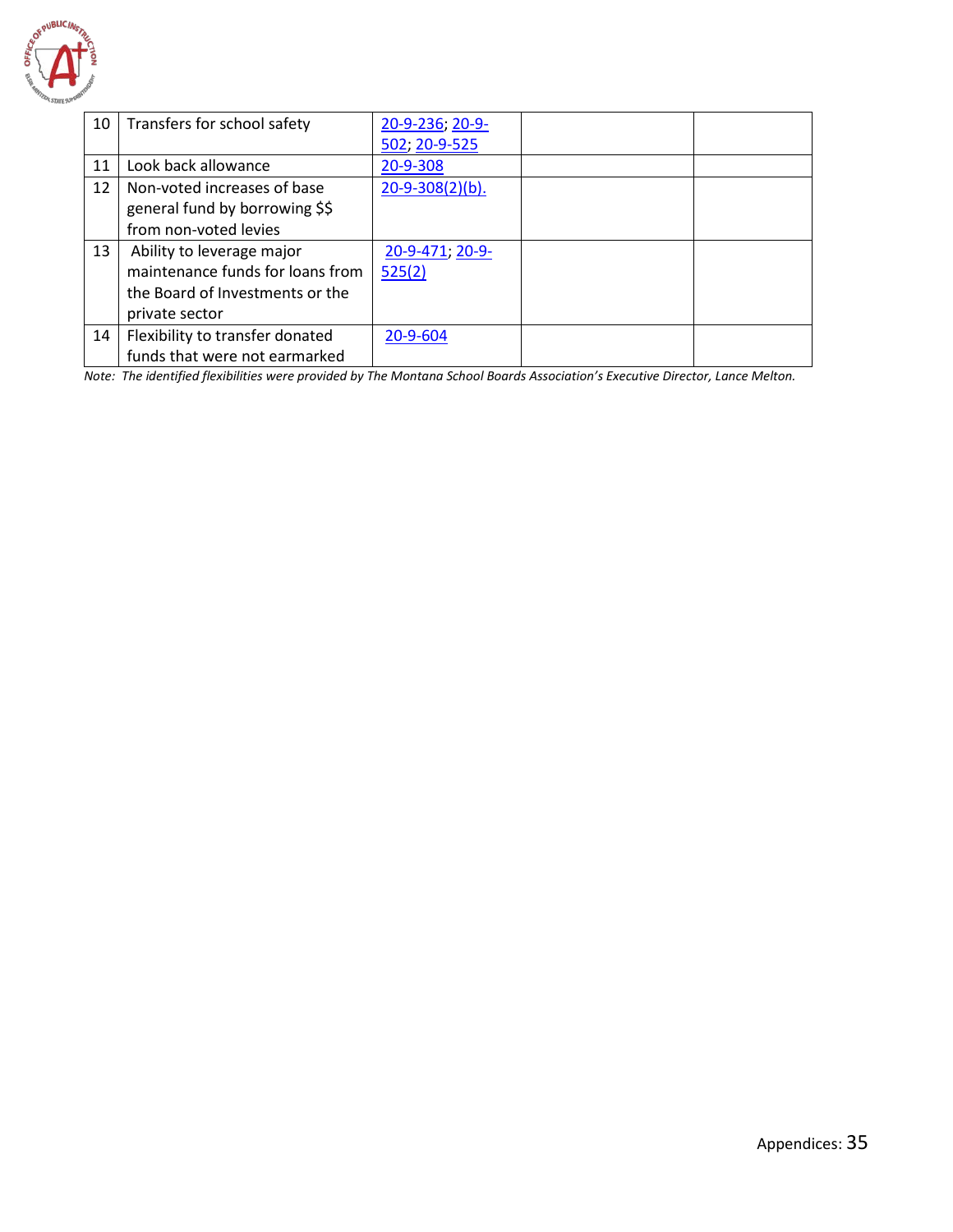

## <span id="page-36-0"></span>**Appendix D:** Montana Public Education Center (MT-PEC) Guidance for School Reopening

- MT-PEC partners developed *[Back to School: A Roadmap for Safely Reopening Montana's Public](http://mt-pec.org/home)  [Schools using Emergency School District Policies](http://mt-pec.org/home)* to assist public school leaders in preparing for the start of the 2020-2021 school year.
	- o **Model Emergency Policy 1900 Series** can aid districts in selecting and adopting appropriate policies and options that will enhance and support school district operations [\(Montana Public Education Center\)](https://www.mt-pec.org/home).
		- Examples of Adopted 1900 series policies.
			- [Clinton Elementary School District](http://ces-csd32-mt.schoolloop.com/file/1327737856615/1335087498092/24452465667502374591523282284724.pdf)
			- [Missoula County Public Schools](https://www.mcpsmt.org/domain/692)

### <span id="page-36-1"></span>**Appendix E:** Montana High School Association Guidance for Fall 2021 Sports

[MHSA High School Association Guidance for Fall 2021 Sports](https://www.mhsa.org/news_article/show/794594)

### **Appendix F:** Montana University System (MUS) Healthy Fall 2020: Planning Guidelines for Campuses

[MUS Healthy Fall 2020: Planning Guidelines for Campuses](https://mus.edu/coronavirus/healthy-fall-2020-planning.html)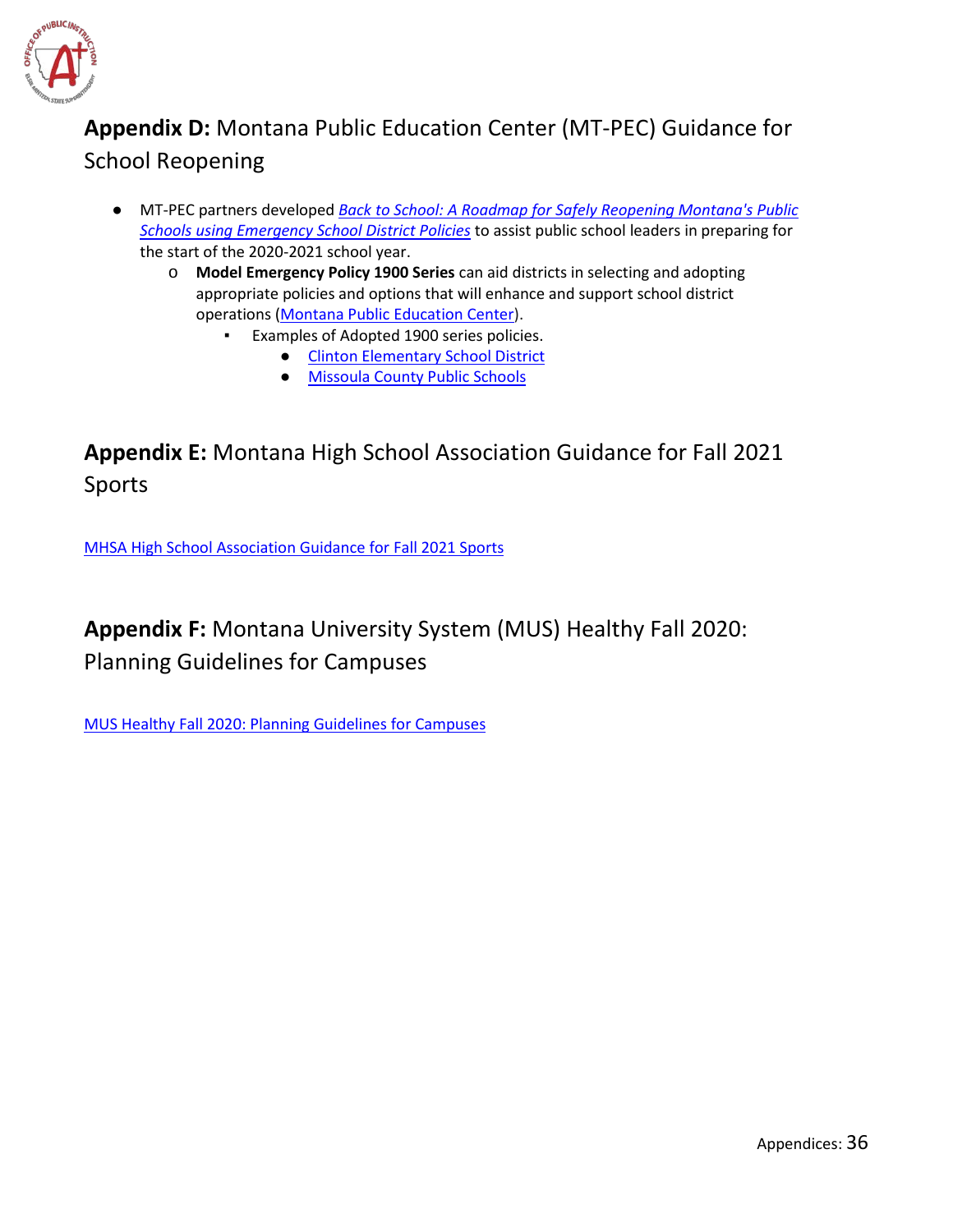

### <span id="page-37-0"></span>**Appendix G:** Montana Flex and Learn Task Force Member List

#### **Flex2020 Task Force Members**

- Task Force Facilitator: Dr. Julie Murgel, The OPI ESSA Accountability Director
- Representative Bruce Grubbs, Education Interim Committee
- Tammy Lacey, The Board of Public Education Vice-Chair
- Peter Donovan, The Board of Public Education Executive Director
- Lance Melton, The Montana School Boards Association Executive Director
- Kirk Miller, School Administrators of Montana Executive Director
- Dianne Burke, Montana Quality Education Coalition Executive Director
- Tracy Moseman, The OPI Chief Program Officer
- Kristine Thatcher, The OPI Director of Licensure
- Dustin Shipman, Big Sky Schools Superintendent
- Allison Evertz, Joliet Public Schools Superintendent
- Tom Korst, Hamilton Public Schools Superintendent
- Laurie Barron, Evergreen Schools Superintendent
- Corinna Guardipee-Hall, Browning Schools Superintendent
- Loverty Erickson, Wolf Point Schools Superintendent
- Kim Anthony, Billings Public Schools K-8 Executive Director
- Jon Martin, Noxon Schools Superintendent
- Jon Konen, Great Falls Public Schools Principal
- Godfrey Saunders, Belgrade Public Schools Superintendent
- Wade Sundby, Glasgow Public Schools Superintendent
- Greg Dern, Roy Public Schools Superintendent
- Heather Hoyer, Great Falls Public Schools Assistant Superintendent
- Joe Steele, St. Regis Public Schools Superintendent
- Monte Silk, Sidney Public Schools Superintendent
- Dinny Bennett, Forsyth Public Schools Superintendent
- Les Meyer, Fairfield Public Schools Superintendent
- Tobin Novasio, Lockwood Public Schools Superintendent
- Sharyl Allen, The OPI Deputy Superintendent
- Anne Bauer, Project Manager at the OPI
- Lona Running Wolf, Director of American Indian Student Achievement at the OPI
- Jason Butcher, Outreach Director, Reach Higher Montana
- Heather Jarrett, Reed Point Public Schools Superintendent
- Mike Perry, Hot Springs Public Schools Superintendent
- Pad McCracken, Montana Legislative Education Interim Committee Staff Member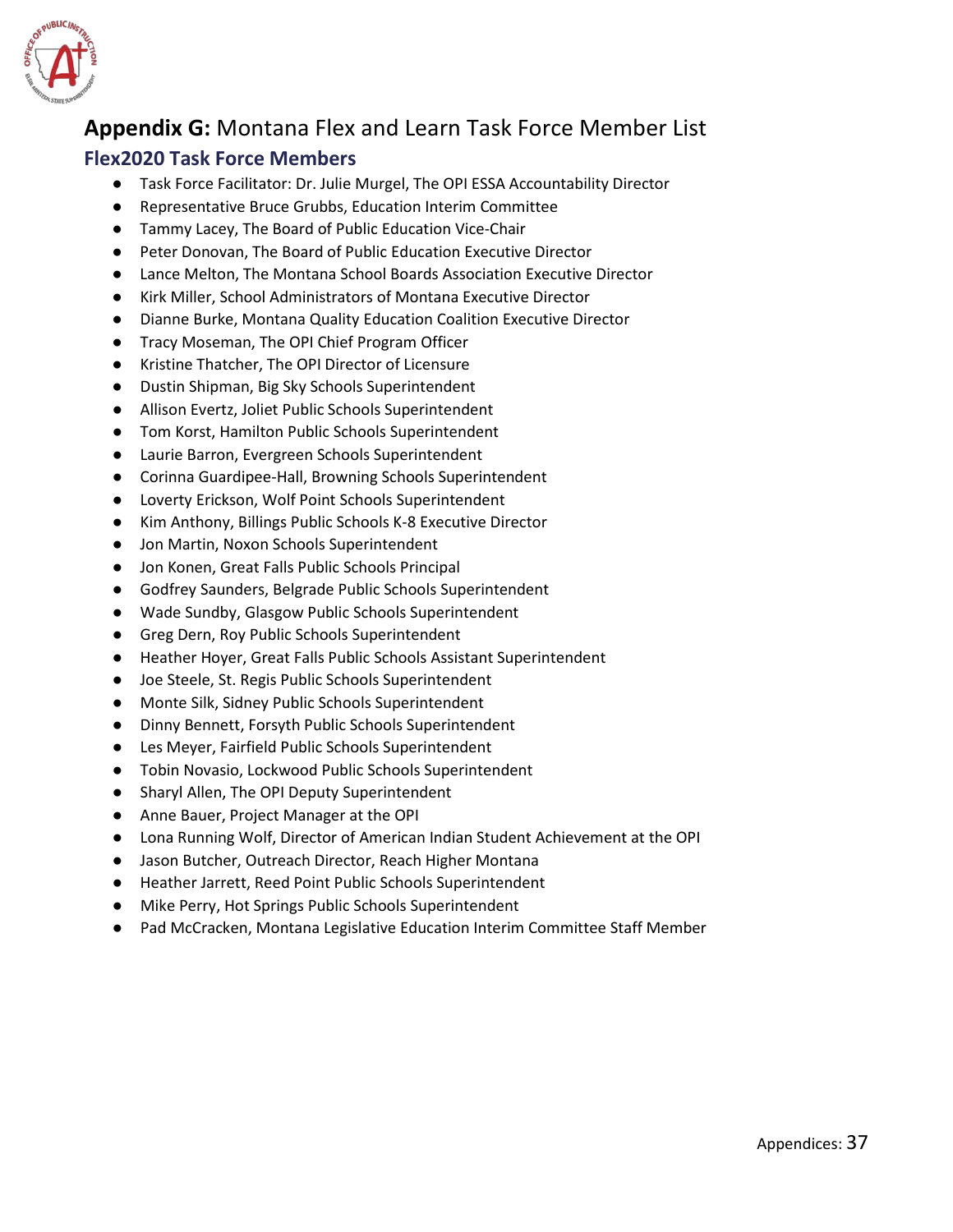

#### **Montana LEARN 2020 TASK FORCE**

- Meghan Ascheman Billings Parent & Special Needs Assistant
- Anna Baldwin Arlee School Grants Manager & 2014 MT Teacher of the Year
- Molly Barta Billings CTE Teacher
- Thomas Baty Helena High School Fine Arts Teacher
- Sandra Beal Ronan Middle School Principal
- Chad Berg Bozeman Special Education Director
- Laurie Bishop Livingston Legislator & Afterschool Alliance Director
- Dana Bremner Browning Elementary Teacher
- Kim Chouinard Yellowstone Boys and Girls Ranch
- Alyssa A. Cliver Golden Triangle Curriculum Cooperative Director
- Paige Cooper-Cole Plevna Guidance Counselor & Art Teacher
- Susan Davis Belgrade Elementary English Learner Coordinator
- Tylene Eaton, RN Prairie County Health Department
- Laurie Enebo Glasgow Middle School Social Studies Teacher
- Jennifer Erdi Hickok Colstrip Special Education Director
- Kelly Fedge DuBose Bozeman Parent & Decoding Dyslexia CEO
- McCall Flynn Education Policy Advisor to Governor Bullock
- Bob Griffith Great Falls Education Association
- Bruce Grubbs Bozeman Legislator
- Reginald Hageman Helena High Health Enhancement Teacher & SHAPE MT
- Krista Hertz Education Foundation for Billings Public Schools Director
- Dylan Huisken Bonner Social Studies Teacher & 2019 Teacher of the Year
- Anne Keith Board of Public Education
- Connie Keogh Missoula Legislator
- Ellen Livers Shodair Children's Hospital
- Lorie Martinez Columbus Family & Consumer Science & PE Teacher
- Kristina McGee Glasgow High School English Teacher
- Ben Meyer Stevensville School Board Trustee
- Haley Moseman Capital High School Student
- Kelley Myer Livingston Elementary Teacher
- Gary Myers Helena School Technology Coordinator
- Sara Novak Great Divide Special Education Cooperative Director
- Patrice O'Loughlin Hardin School Nutrition Director
- Tricia Owens Missoula Elementary Teacher
- Merrick Parnell Power High School Social Studies Teacher
- J.R. Pierce Sheilds Valley High School Agriculture Education Teacher
- Bianka Rock Above Pryor Principal
- Linda Rost Baker High Science Teacher & 2020 MT Teacher of the Year
- Sheryl Scheafer Montana PTA President
- Mike Tatsey Heart Butte Superintendent
- Brooke Taylor Billings High School Math Teacher
- Lorie Thex Ashland Elementary Teacher
- Sarah Urban Helena High School Science Teacher